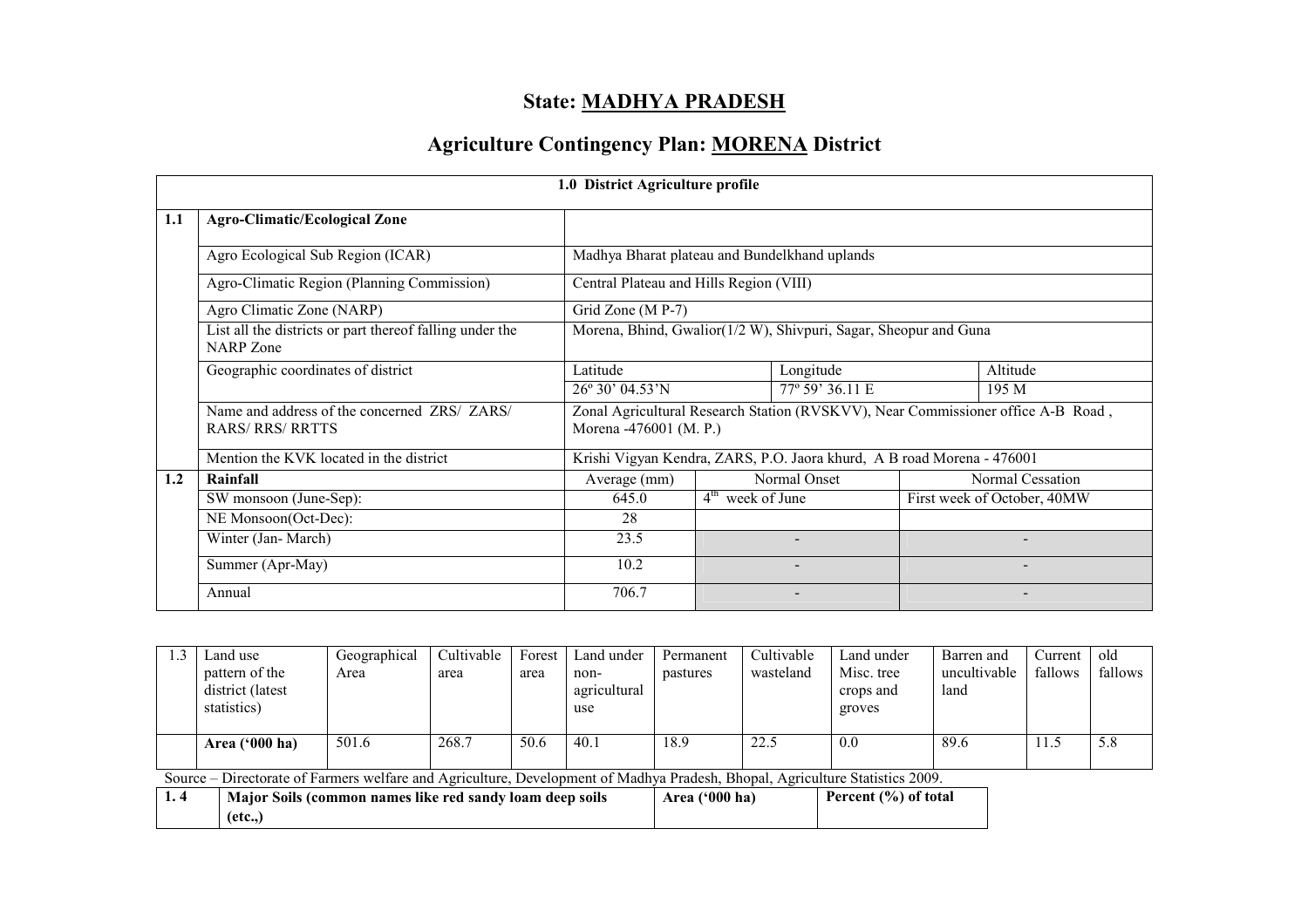| SO1l<br>Deep                                              | 406.60 | 81.58 |
|-----------------------------------------------------------|--------|-------|
| $\cdot$ $\cdot$<br>Medium deep<br>SO1lS<br>$\overline{a}$ | 39.80  | 8.04  |
| Shallow<br>$\cdot$ $\cdot$<br>soils<br>╯                  | 51.20  | 10.38 |

\* mention color, depth and texture (heavy, light, sandy, loamy, clayey etc) and give vernacular name, if any, in brackets

| 1.5 | <b>Agricultural land use</b> | $(000 \text{ ha})$<br>Area | Cropping intensity $\%$ |
|-----|------------------------------|----------------------------|-------------------------|
|     | Net sown area                | 262.7                      | 28                      |
|     | Area sown more than once     | 74.6                       |                         |
|     | Gross cropped area           | າາສ                        |                         |

| 1.6 | <b>Irrigation</b>                                                                                     | Area ('000 ha)               |                                    |                                                                                                   |
|-----|-------------------------------------------------------------------------------------------------------|------------------------------|------------------------------------|---------------------------------------------------------------------------------------------------|
|     | Net irrigated area                                                                                    | 167.0                        |                                    |                                                                                                   |
|     | Gross irrigated area                                                                                  | 166.7                        |                                    |                                                                                                   |
|     | Rain fed area                                                                                         | 96.0                         |                                    |                                                                                                   |
|     | <b>Sources of Irrigation</b>                                                                          | Number                       | Percentage of total irrigated area |                                                                                                   |
|     | Canals                                                                                                | 9                            | 68.0                               | 38.4                                                                                              |
|     | Tanks                                                                                                 | 52                           | 1.4                                | 0.8                                                                                               |
|     | Open wells                                                                                            | 21019                        | 48.4                               | 27.4                                                                                              |
|     | Bore wells                                                                                            | 2128                         | 580.1                              | 32.8                                                                                              |
|     | Lift irrigation schemes                                                                               | $\blacksquare$               | $\blacksquare$                     |                                                                                                   |
|     | Micro-irrigation                                                                                      | 06                           | 0.8                                | 0.4                                                                                               |
|     | Other sources (please specify)                                                                        |                              | 176.7                              |                                                                                                   |
|     | <b>Total Irrigated Area</b>                                                                           |                              |                                    |                                                                                                   |
|     | Pump sets                                                                                             | 19925                        |                                    |                                                                                                   |
|     | No. of Tractors                                                                                       |                              |                                    |                                                                                                   |
|     | Groundwater availability and use* (Data<br>source: State/Central Ground water<br>Department /Board)   | No. of blocks/Tehsils<br>7/6 | $(\%)$ area                        | Quality of water (specify the<br>problem such as high levels of<br>arsenic, fluoride, saline etc) |
|     | Over exploited                                                                                        | 07                           | 100                                | Alkaline water in some pockets                                                                    |
|     | Critical                                                                                              | $\blacksquare$               |                                    | $\blacksquare$                                                                                    |
|     | Semi-critical                                                                                         |                              |                                    | $\overline{\phantom{a}}$                                                                          |
|     | Safe                                                                                                  |                              | 27% of ground water is exploited   | $\blacksquare$                                                                                    |
|     | Wastewater availability and use                                                                       |                              | 4570                               | $\blacksquare$                                                                                    |
|     | Ground water quality                                                                                  | Good                         |                                    |                                                                                                   |
|     | *over-exploited: groundwater utilization > 100%; critical: 90-100%; semi-critical: 70-90%; safe: <70% |                              |                                    |                                                                                                   |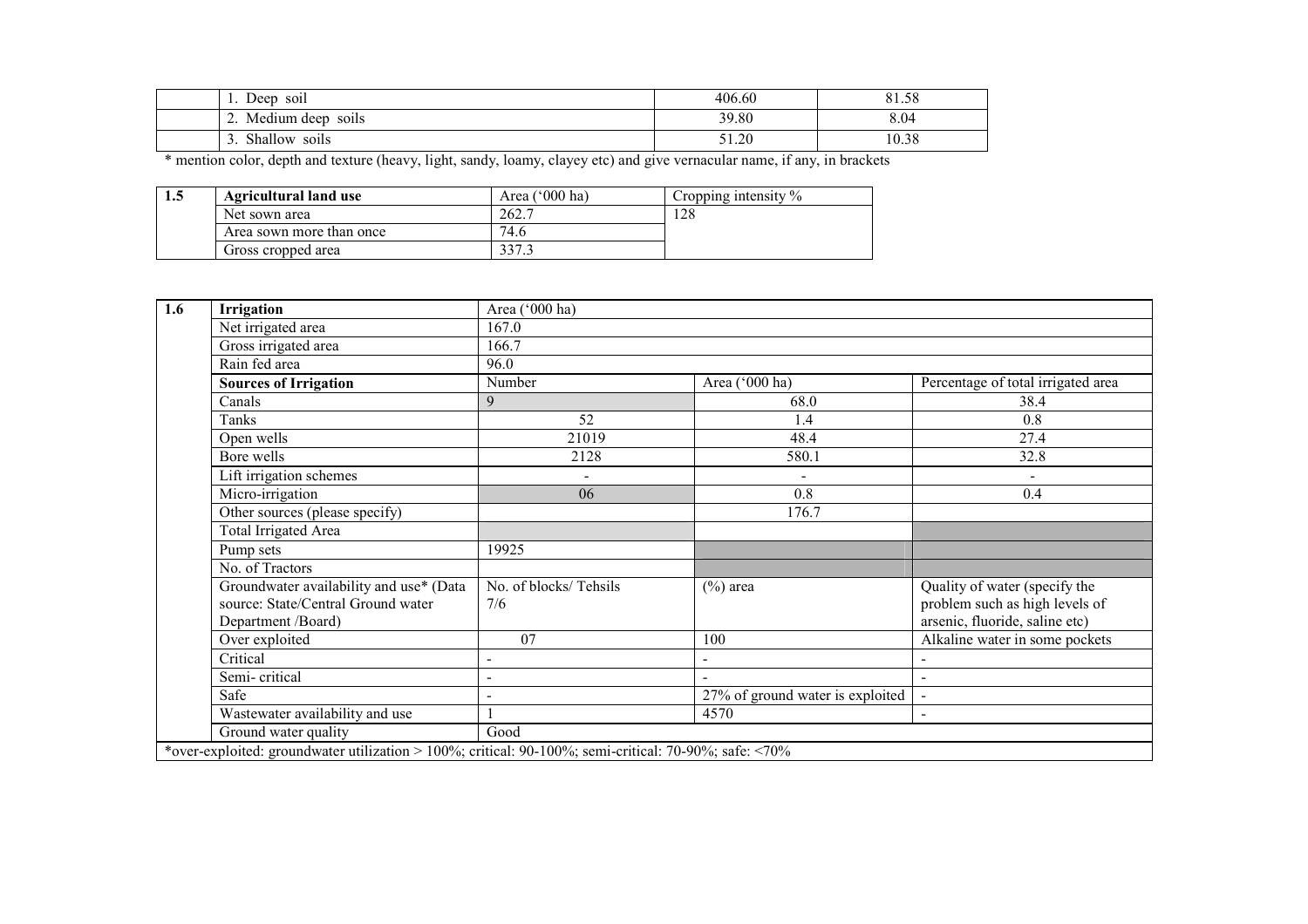1.7 Area under major field crops & horticulture etc.

| Major field crops cultivated        |                 | Area (000 ha)                        |                                  |                |                  |                          |  |
|-------------------------------------|-----------------|--------------------------------------|----------------------------------|----------------|------------------|--------------------------|--|
|                                     | <b>Kharif</b>   |                                      | Rabi                             |                | <b>Summer</b>    | <b>Total</b>             |  |
|                                     | Irrigated       | Rain<br>fed                          | <b>Irrigated</b>                 | Rain<br>fed    | <b>Irrigated</b> |                          |  |
| Pearl millet                        | $\Delta$        | 86.0                                 | $\mathbf{r}$                     | $\mathbf{r}$   |                  | 86.0                     |  |
| Mustard                             | $\blacksquare$  | $\blacksquare$                       | 165.0                            | $\blacksquare$ |                  | 165.0                    |  |
| Wheat                               | $\blacksquare$  | $\blacksquare$                       | 86.3                             | $\blacksquare$ |                  | 86.3                     |  |
| Sesamum                             | $\blacksquare$  | 4.6                                  | $\blacksquare$                   | $\blacksquare$ |                  | 4.6                      |  |
| Pigeon pea                          | $\overline{a}$  | 10.3                                 | $\omega$                         | $\Delta$       |                  | 10.3                     |  |
| <b>Horticulture crops - Fruits</b>  |                 |                                      |                                  |                |                  |                          |  |
| Guava                               | 0.75            |                                      |                                  |                |                  | $\blacksquare$           |  |
| Mango                               | 0.25            |                                      |                                  |                |                  | $\blacksquare$           |  |
| Horticulture crops - Vegetables     |                 |                                      |                                  |                |                  |                          |  |
| Potato                              | 2.009           |                                      |                                  |                |                  | $\blacksquare$           |  |
| Tomato                              | 0.432           |                                      | $\blacksquare$                   |                |                  |                          |  |
| Onion                               |                 | 0.062                                |                                  |                |                  |                          |  |
| Horticulture crops - Spices-        |                 |                                      |                                  |                |                  |                          |  |
| Chili                               | 0.345           |                                      |                                  |                |                  | $\blacksquare$           |  |
| Ginger                              | 0.011           |                                      |                                  |                |                  |                          |  |
| Garlic                              | 0.143           |                                      |                                  |                |                  |                          |  |
| Coriander                           | 0.070           |                                      |                                  |                | $\blacksquare$   |                          |  |
| <b>Medicinal and aromatic crops</b> |                 |                                      |                                  |                |                  |                          |  |
| Turmeric                            | 0.005           |                                      | 0.005                            |                | $\blacksquare$   |                          |  |
| Aswagandha                          | 0.026           |                                      |                                  |                |                  |                          |  |
| Basil                               | 0.003           |                                      |                                  |                |                  |                          |  |
| Flower                              |                 |                                      |                                  |                |                  |                          |  |
| Mari Gold                           | 0.033           |                                      |                                  |                |                  |                          |  |
| Rose                                | 0.014           |                                      |                                  |                |                  | $\blacksquare$           |  |
| <b>Plantation crops</b>             | Total area (ha) |                                      | Irrigated(ha)                    |                |                  | <b>Rain fed</b>          |  |
| Jetrofa                             | 0.004           |                                      | $\sim$                           |                |                  | 0.004                    |  |
| <b>Fodder crops</b>                 | Total area(ha)  |                                      | Irrigated(ha)                    |                |                  | <b>Rain fed</b>          |  |
| MP chari                            | 0.0013          |                                      | 0.0013                           |                |                  | $\overline{\phantom{a}}$ |  |
| Cluster bean                        |                 | 0.0126<br>0.0126<br>0.0013<br>0.0013 |                                  |                | $\blacksquare$   |                          |  |
| Lucerne                             |                 |                                      |                                  |                |                  | $\blacksquare$           |  |
| Total fodder crop area(000 ha)*     | 0.089           |                                      |                                  |                |                  |                          |  |
| Grazing land(000 ha)*               | 89.58           |                                      |                                  |                |                  |                          |  |
| Sericulture etc.                    | $\blacksquare$  |                                      | $\blacksquare$                   |                |                  | $\blacksquare$           |  |
| Others (Specify)                    | $\blacksquare$  |                                      | $\blacksquare$<br>$\blacksquare$ |                |                  |                          |  |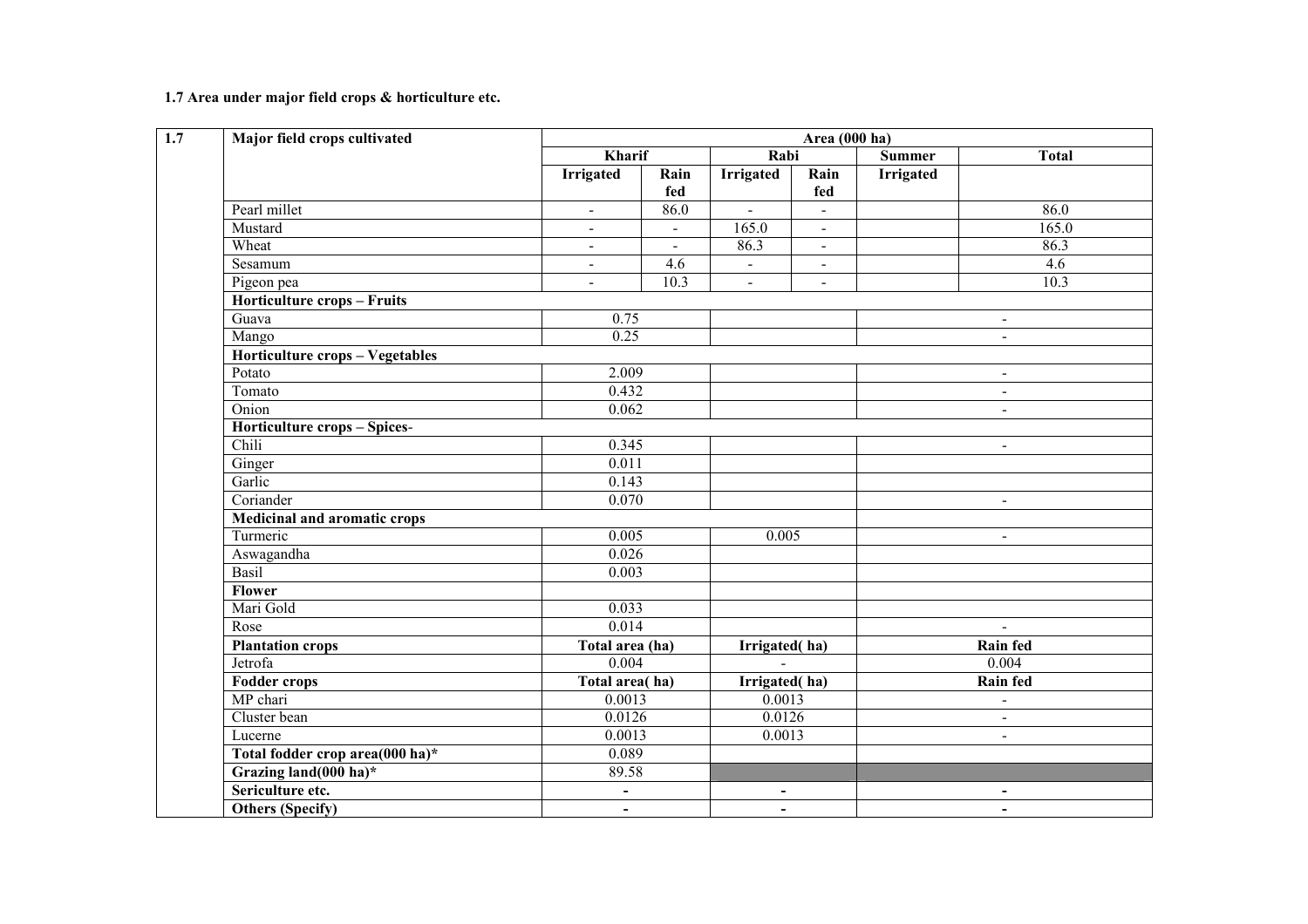| 1.8  | Livestock                                                    |                        |                | <b>Male ('000)</b>     |                          | Female ('000)  |                |                           | <b>Total ('000)</b>           |  |
|------|--------------------------------------------------------------|------------------------|----------------|------------------------|--------------------------|----------------|----------------|---------------------------|-------------------------------|--|
|      | Non descriptive Cattle (local low yielding)                  |                        |                | 111.4                  |                          | 92.198         |                |                           | 176.3                         |  |
|      | $\overline{\text{Crossbred}}$ cattle                         |                        |                |                        |                          |                |                |                           |                               |  |
|      | Non descriptive Buffaloes (local low yielding)               |                        |                | 30.1                   |                          | 185.9          |                |                           | 323.7                         |  |
|      | Graded Buffaloes                                             |                        |                |                        |                          |                |                |                           |                               |  |
|      | Goat                                                         |                        |                |                        | 138.1                    |                |                |                           | 142.8                         |  |
|      | Sheep                                                        |                        |                |                        | 28.9                     |                |                |                           | 30.8                          |  |
|      | Others (Camel, Pig, Yak etc.)                                |                        |                |                        | 0.46                     |                |                |                           | 13.9                          |  |
|      | Commercial dairy farms (Number)                              |                        |                |                        |                          |                |                |                           |                               |  |
| 1.9  | <b>Poultry</b>                                               |                        |                | No. of farms           |                          |                |                | Total No. of birds ('000) |                               |  |
|      | Commercial                                                   |                        |                | 22                     |                          |                |                | 75.7                      |                               |  |
|      | Backyard                                                     |                        | $\blacksquare$ |                        |                          |                |                | 28.7                      |                               |  |
| 1.10 | Fisheries (Data source: Chief Planning Officer)              |                        |                |                        |                          |                |                |                           |                               |  |
|      | A. Capture                                                   |                        |                |                        |                          |                |                |                           |                               |  |
|      | i) Marine (Data Source: Fisheries Department)                | No. of fishermen       |                | <b>Boats</b>           |                          |                | <b>Nets</b>    |                           | <b>Storage</b>                |  |
|      |                                                              |                        | Mechanized     | Non-                   | Mechanized               |                | Non-mechanized | facilities                |                               |  |
|      |                                                              |                        |                | mechanized             |                          | (Trawl nets,   |                | (Shore Seines,            | (Ice plants                   |  |
|      |                                                              |                        |                |                        |                          | Gill nets)     |                | Stake & trap              | etc.)                         |  |
|      |                                                              |                        |                |                        |                          |                |                | nets)                     |                               |  |
|      |                                                              | 49                     | 12             | 49                     |                          | $\blacksquare$ |                |                           |                               |  |
|      | ii) Inland (Data Source: Fisheries Department)               | No. Farmer owned ponds |                |                        | <b>No. of Reservoirs</b> |                |                | No. of village tanks      |                               |  |
|      |                                                              | 9110                   |                | $\blacksquare$         |                          |                | 235            |                           |                               |  |
|      | <b>B.</b> Culture                                            |                        |                |                        |                          |                |                |                           |                               |  |
|      |                                                              |                        |                | Water Spread Area (ha) |                          | Yield (t/ha)   |                |                           | <b>Production ('000 tons)</b> |  |
|      | i) Brackish water (Data Source: MPEDA/ Fisheries Department) |                        |                |                        |                          |                |                |                           |                               |  |
|      | ii) Fresh water (Data Source: Fisheries Department)          |                        |                | 12.0                   |                          | 12.5           |                | 150.0                     |                               |  |
|      | <b>Others</b>                                                |                        |                |                        |                          |                |                |                           |                               |  |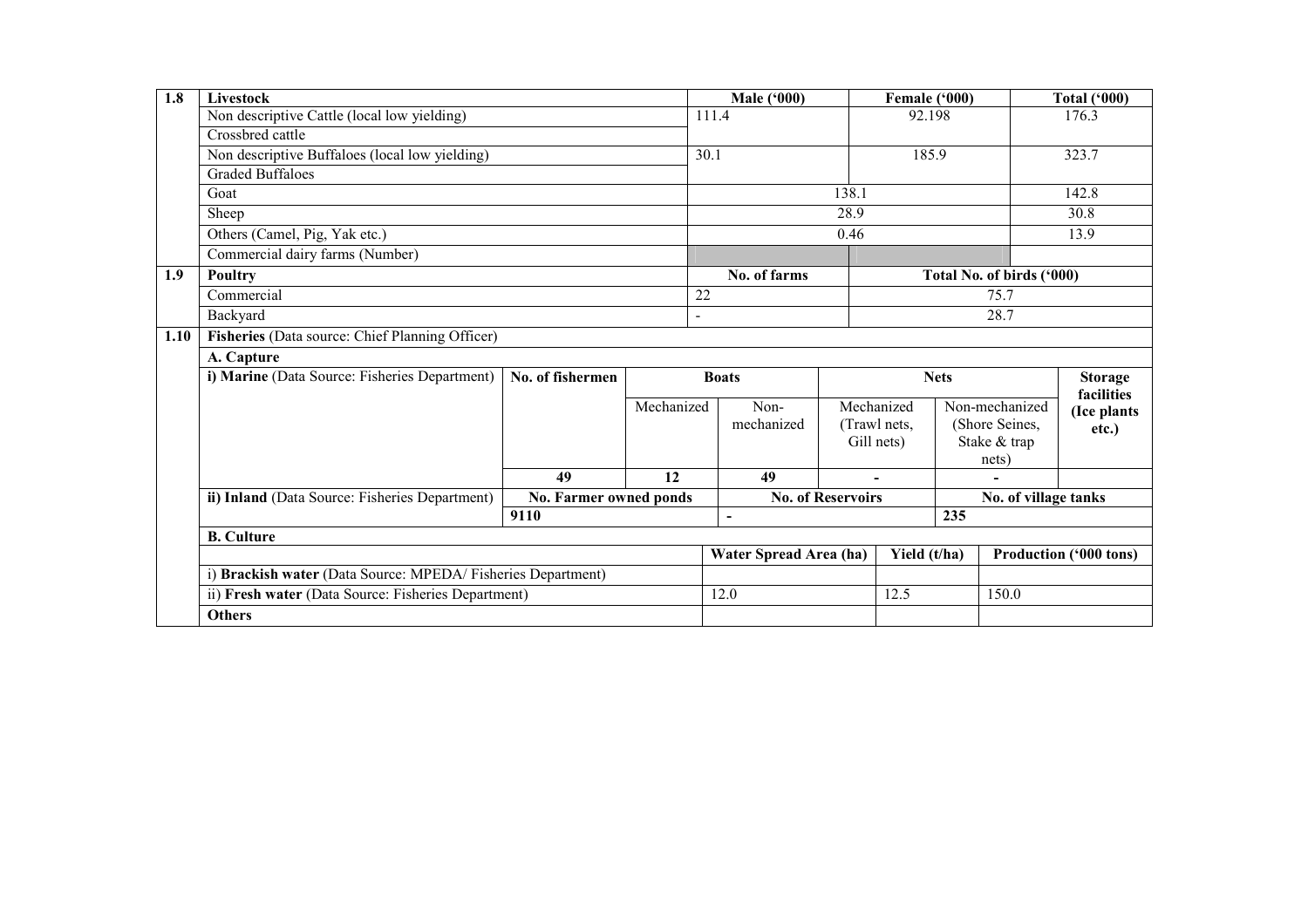#### 1.11 Production and Productivity of major crops

| 1.11 | <b>Production and</b>                                                               | Kharif                   |                         | Rabi                     |                          | <b>Summer</b>            |                          | <b>Total</b>             |                              |
|------|-------------------------------------------------------------------------------------|--------------------------|-------------------------|--------------------------|--------------------------|--------------------------|--------------------------|--------------------------|------------------------------|
|      | <b>Productivity of</b><br>major crops<br>(Average of last 3<br>years: 2006, 07, 08) | Production (t)           | Productivity<br>(kg/ha) | Production (t)           | Productivity<br>(kg/ha)  | Production (t)           | Productivity<br>(kg/ha)  | Production<br>(t)        | Productivity<br>(kg/ha)      |
|      | Pearl millet                                                                        | 160885                   | 1800                    | $\blacksquare$           | $\blacksquare$           | $\blacksquare$           | $\blacksquare$           | 160885                   | 1800                         |
|      | Sesame                                                                              | 3833                     | 680                     | $\blacksquare$           | $\overline{\phantom{a}}$ | $\blacksquare$           | $\blacksquare$           | 3833                     | 680                          |
|      | Pigeon pea                                                                          | 3241                     | 950                     | $\blacksquare$           | $\blacksquare$           | $\overline{\phantom{a}}$ | $\blacksquare$           | 3241                     | 950                          |
|      | Blackgram                                                                           | 191                      | 440                     | $\blacksquare$           | $\blacksquare$           | $\blacksquare$           | $\blacksquare$           | 191                      | 440                          |
|      | Greengram                                                                           | 158                      | 510                     | $\blacksquare$           | $\blacksquare$           | 20                       | 400                      | 178                      | 910                          |
|      | Mustard                                                                             | $\blacksquare$           | $\blacksquare$          | 207019                   | 1500                     | $\blacksquare$           | $\blacksquare$           | 207019                   | 1500                         |
|      | Wheat                                                                               | $\blacksquare$           | $\blacksquare$          | 258291                   | 3300                     | $\overline{\phantom{a}}$ | $\overline{a}$           | 258291                   | 3300                         |
|      | Gram                                                                                | $\overline{\phantom{0}}$ | $\blacksquare$          | 5714                     | 1370                     | $\blacksquare$           | $\blacksquare$           | 5714                     | 1370                         |
|      | Pea                                                                                 | $\blacksquare$           | $\blacksquare$          | 488                      | 730                      | $\blacksquare$           | $\blacksquare$           | 488                      | 730                          |
|      | Sugarcane                                                                           | $\blacksquare$           | ٠                       | 27790                    | 48500                    | $\blacksquare$           | ÷                        | 27790                    | 48500                        |
|      | Taramira                                                                            | $\blacksquare$           | $\blacksquare$          | 1184                     | 1000                     | $\blacksquare$           | $\blacksquare$           | 1184                     | 1000                         |
|      | Barley                                                                              | $\overline{\phantom{0}}$ | $\blacksquare$          | 3423                     | 1760                     | $\overline{\phantom{a}}$ | $\blacksquare$           | 3423                     | 1760                         |
|      | <b>Major Horticultural crops</b>                                                    |                          |                         |                          |                          |                          |                          |                          |                              |
|      | Potato                                                                              |                          | $\sim$ $\sim$           | $\blacksquare$           | $\blacksquare$           | $\blacksquare$           | $\blacksquare$           | $\blacksquare$           | $\overline{\phantom{a}}$     |
|      | Tomato                                                                              |                          | 40000                   | $\overline{\phantom{a}}$ | $\overline{\phantom{a}}$ | $\overline{\phantom{a}}$ | $\overline{\phantom{a}}$ | $\overline{\phantom{0}}$ | $\qquad \qquad \blacksquare$ |
|      | <b>Brinjal</b>                                                                      |                          | 35000                   | $\blacksquare$           | $\blacksquare$           | $\blacksquare$           | $\blacksquare$           | $\blacksquare$           | $\blacksquare$               |
|      | Okra                                                                                |                          | 25000                   | $\blacksquare$           | $\overline{\phantom{a}}$ | $\blacksquare$           | $\blacksquare$           | $\blacksquare$           | $\qquad \qquad \blacksquare$ |
|      | Chili                                                                               |                          | 15000                   | $\overline{\phantom{a}}$ | $\blacksquare$           | $\blacksquare$           | $\blacksquare$           | $\overline{\phantom{0}}$ | $\blacksquare$               |
|      | Cauliflower                                                                         |                          | 25000                   | $\overline{\phantom{a}}$ | $\blacksquare$           | $\blacksquare$           | $\blacksquare$           | $\overline{\phantom{0}}$ | $\blacksquare$               |
|      | Coriander                                                                           |                          | 2000                    | $\overline{\phantom{a}}$ | $\blacksquare$           | $\overline{\phantom{a}}$ | $\blacksquare$           | $\blacksquare$           | $\blacksquare$               |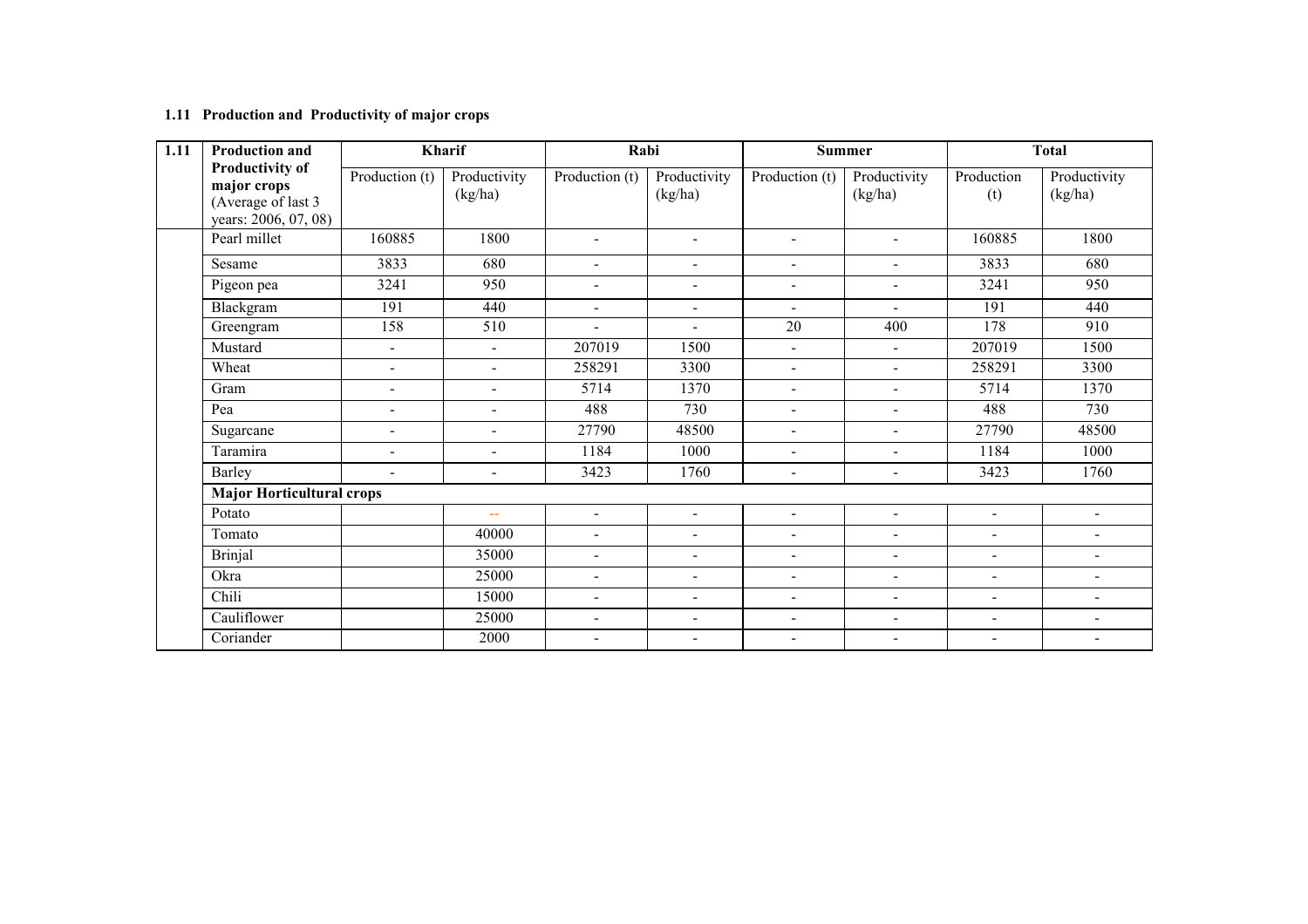| 1.13 | What is the major contingency the district is prone to? (Tick mark) | Regular                  | Occasional                   | None                     |
|------|---------------------------------------------------------------------|--------------------------|------------------------------|--------------------------|
|      |                                                                     |                          |                              |                          |
|      | Drought                                                             | $\overline{\phantom{0}}$ |                              | $\overline{\phantom{0}}$ |
|      | Flood                                                               | $\overline{\phantom{a}}$ |                              | $\overline{\phantom{0}}$ |
|      | Cyclone                                                             | $\overline{\phantom{a}}$ | $\qquad \qquad \blacksquare$ |                          |
|      | Hail storm                                                          |                          |                              | $\overline{\phantom{a}}$ |
|      | Heat wave                                                           | $\overline{\phantom{a}}$ |                              | $\overline{\phantom{0}}$ |
|      | Cold wave                                                           | $\overline{\phantom{a}}$ |                              | $\overline{\phantom{0}}$ |
|      | Frost                                                               | $\overline{\phantom{0}}$ |                              | $\overline{\phantom{0}}$ |
|      | Sea water inundation                                                | $\overline{\phantom{a}}$ | $\overline{\phantom{a}}$     |                          |
|      | Pests and diseases (specify)                                        | $\overline{\phantom{a}}$ |                              | $\overline{\phantom{0}}$ |

| 1.12 | Sowing window for 5<br>major crops<br>(start and end of<br>sowing period) | Bajra                                             | Sesamum                              | Mustard                                       | Wheat                                                             | Gram                                 |
|------|---------------------------------------------------------------------------|---------------------------------------------------|--------------------------------------|-----------------------------------------------|-------------------------------------------------------------------|--------------------------------------|
|      | Kharif-Rain fed                                                           | $25th$ June to $10th$<br>July 26-28MW             | $1st$ July to $15th$ July<br>27-29MW |                                               | $\overline{\phantom{0}}$                                          |                                      |
|      | Kharif-Irrigated                                                          | $11^{\text{th}}$ July to $31^{\text{st}}$<br>July | $15^{th}$ July to $31^{st}$ July     |                                               |                                                                   |                                      |
|      | Rabi-Rain fed                                                             | $28 - 31$ MW-                                     | $29 - 31$ MW-                        | $25th$ September to $15th$<br>October 39-42MW | $15th$ to $31st$ October<br>42-22MW                               | $1st$ to $15th$ October<br>$40-42MW$ |
|      | Rabi-Irrigated                                                            | $\overline{\phantom{a}}$                          |                                      | $15th$ to $25th$ October<br>42-43MW           | $\frac{10^{th}}{10^{th}}$ to 20 <sup>th</sup> November<br>45-47MW | $15th$ to $31st$ October<br>42-44MW  |

| 1.14 |                        | Include Digital maps of the district for   Location map of district with in State as Annexure I | Enclosed: Yes |
|------|------------------------|-------------------------------------------------------------------------------------------------|---------------|
|      | (Enclose all the maps) |                                                                                                 |               |
|      |                        | Mean annual rainfall as Annexure 2                                                              | Enclosed: Yes |
|      |                        | Soil map as Annexure 3                                                                          | Enclosed: Yes |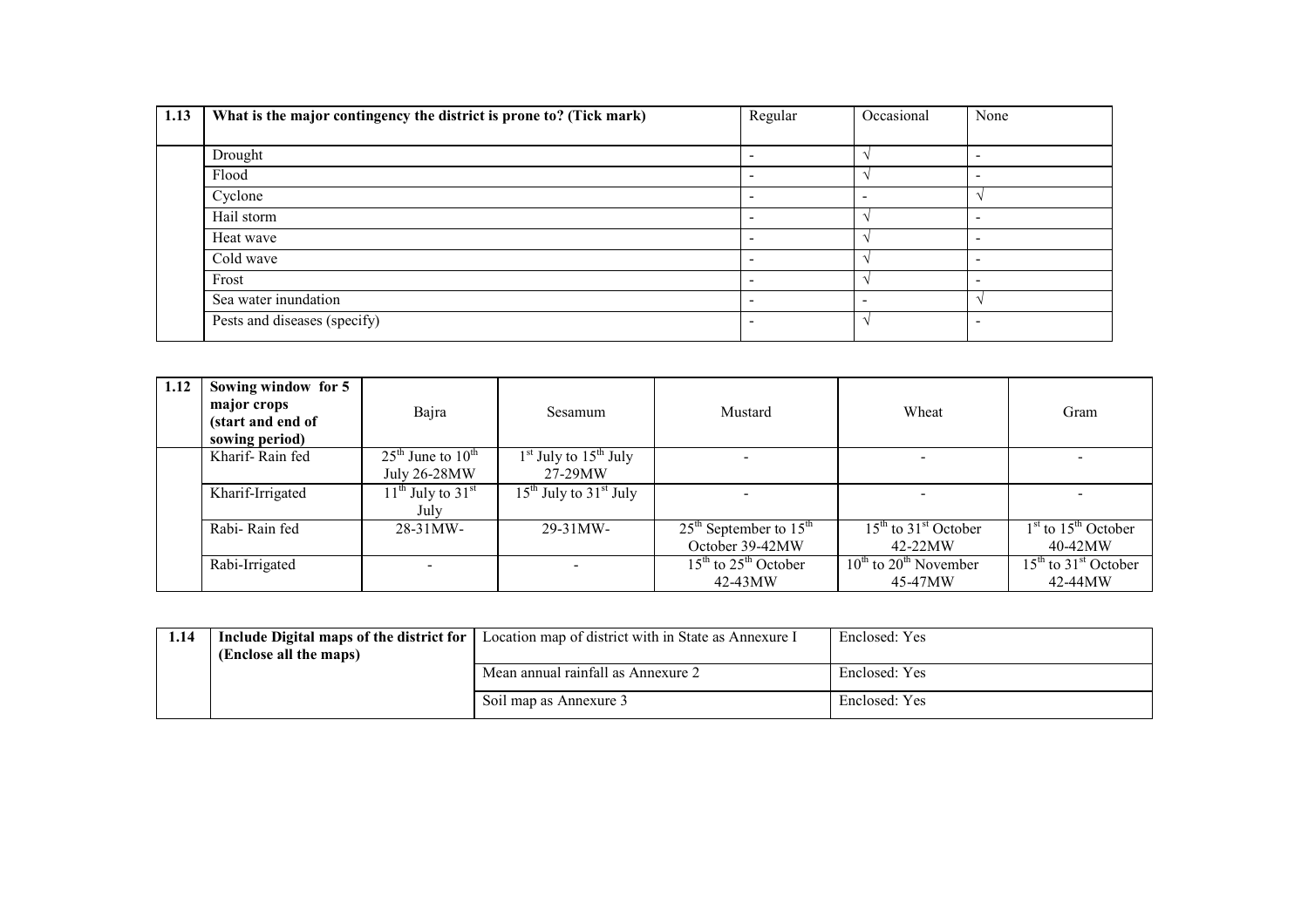#### Annexure I

### Location Map of Morena District

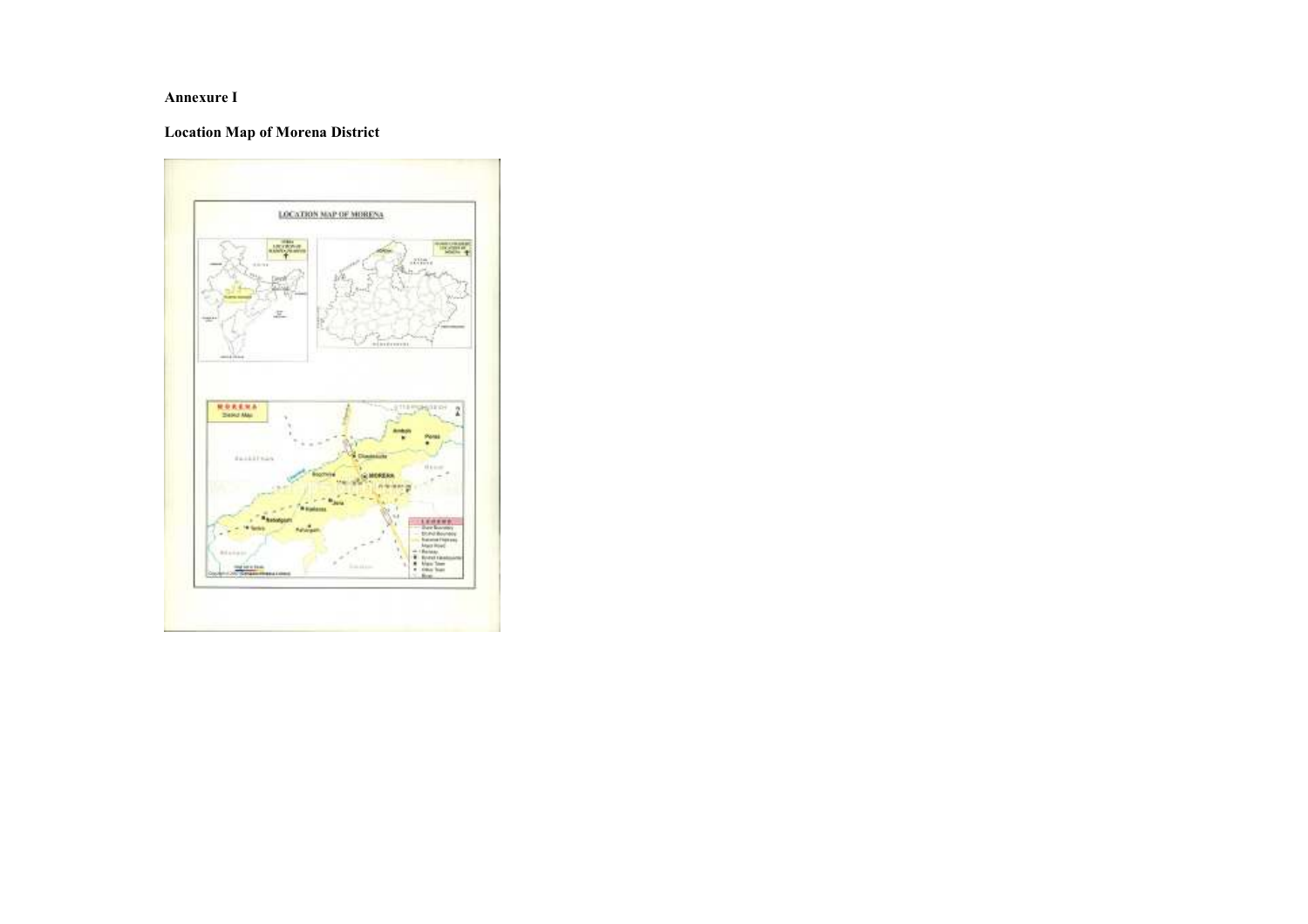#### Annexure II

#### Mean annual rainfall



#### Annexure III

#### Soil Map



(Source: NBSS&LUP, Amravati Road, Nagpur)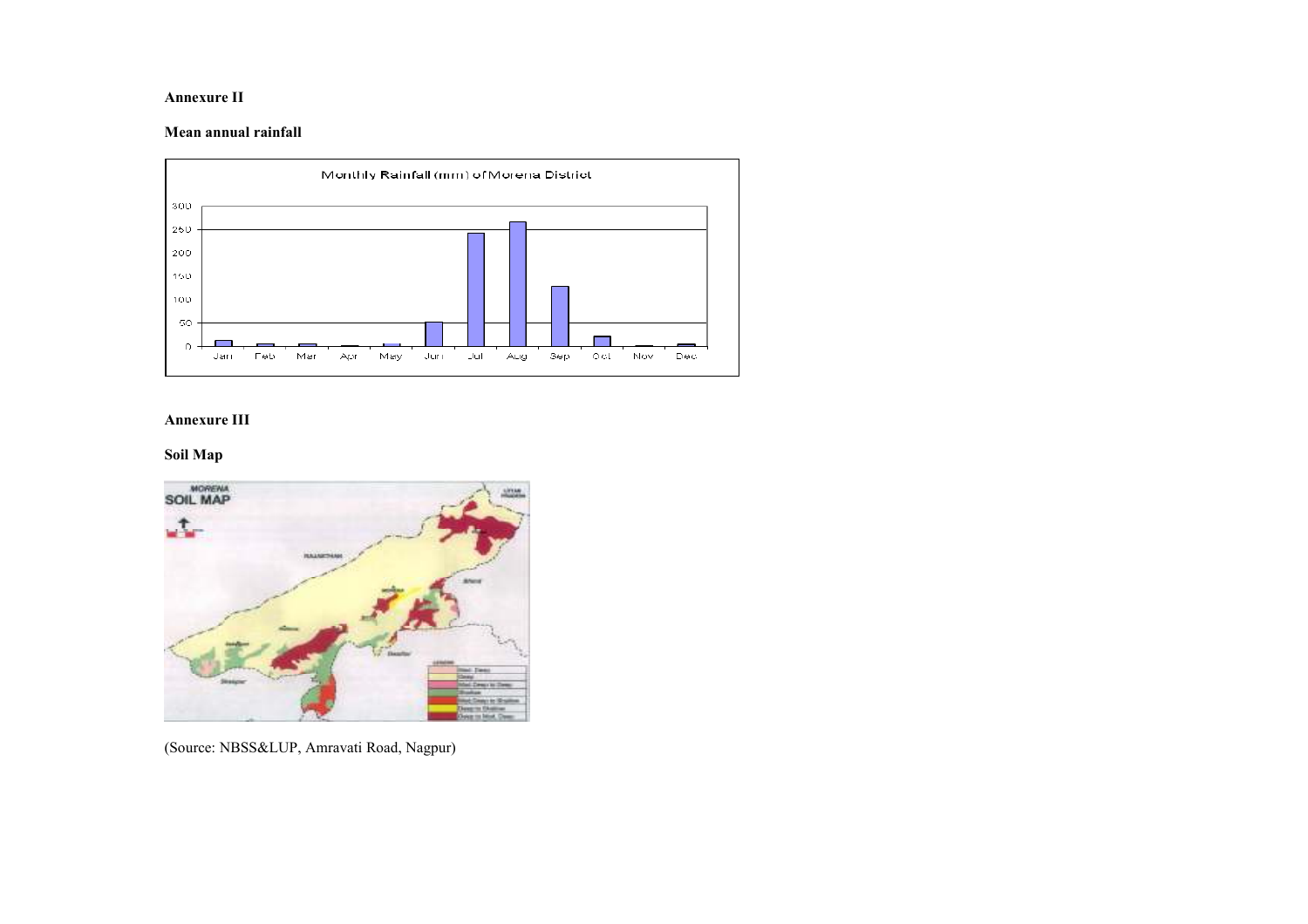# 2.0 Strategies for weather related contingencies 2.1 Drought 2.1.1 Rain fed situation

| <b>Condition</b>    |            |                                                      |               | <b>Suggested Contingency measures</b> |                    |
|---------------------|------------|------------------------------------------------------|---------------|---------------------------------------|--------------------|
| <b>Early season</b> | Major      | Crop/cropping system                                 | Change in     | Agronomic                             | <b>Remarks</b> on  |
| drought             | Farming    |                                                      | crop/cropping | measures                              | Implementation     |
| (delayed onset)     | situation  |                                                      | system        |                                       |                    |
|                     |            |                                                      |               |                                       | h.                 |
| Delay by 2          | Deep Soils | Pear millet : JVB 3, ICTP-8203, JBV-2, HHB 447       | No Change     | -Gap filling with                     | Link Seed farms    |
| weeks               |            | Sesamum JT 21, JT 22, JT 55, TKG 8, TKG-306          |               | improved                              | agriculture        |
| $1st$ week of       |            | Pigeon pea – UPAS 120, Pusa 9, RVA 28, ICPL 88039    |               | varieties                             | universities NSC,  |
| July                |            | Green gram: JM 721, TJM 3, TM 99-37,                 |               | -Cultivate the                        | (NREGS), (IWMP),   |
|                     | Moderate   | Pear millet : JVB 3, ICTP-8203, JBV-2, HHB 447       |               | fields and                            | (RKVY), (NFSM),    |
|                     | deep soils | Sesamum JT 21, JT 22, JT 55, TKG 8                   |               | manage the                            | for the support of |
|                     |            | Pigeon pea - UPAS 120, Pusa 9, TJT 501, RVA 28, ICPL |               | weeds utilizing                       | good quality seed  |
|                     |            | 88039                                                |               | pre monsoon                           | and other needed   |
|                     |            | Green gram: JM 721, TJM 3, TM 99-37                  |               | showers.                              | inputs.            |

| Condition           |            |                                                      | <b>Suggested Contingency measures</b> |                 |                    |  |
|---------------------|------------|------------------------------------------------------|---------------------------------------|-----------------|--------------------|--|
| <b>Early season</b> | Major      | Crop / Cropping system                               | Change in                             | Agronomic       | <b>Remarks</b> on  |  |
| drought             | Farming    |                                                      | $\mathbf{crop}/\mathbf{cropping}$     | measures        | Implementation     |  |
| (delayed onset)     | situation  |                                                      | system                                |                 |                    |  |
|                     |            |                                                      |                                       |                 |                    |  |
| Delay by 4          | Deep Soils | Pear millet : JVB 3, ICTP-8203, JBV-2, HHB 447,      | No Change                             | - Gap filling   | Link Seed farms    |  |
| weeks               |            | Sesamum JT 21, JT 22, JT 55, TKG 8                   | do                                    | with improved   | agriculture        |  |
| $3rd$ week of       |            | Pigeon pea – UPAS 120, Pusa 9, TJT 501, RVA 28, ICPL | green gram/ pearl                     | varieties       | universities NSC,  |  |
| <b>July</b>         |            | 88039                                                | millet                                | - Cultivate the | (NREGS), (IWMP),   |  |
|                     |            | Green gram: JM 721, TJM 3, TM 99-37,                 | No Change                             | fields and      | (RKVY), (NFSM),    |  |
|                     | Moderate   | Pear millet : JVB 3, ICTP-8203, JBV-2, HHB 447,      | No Change                             | manage the      | for the support of |  |
|                     | deep soils | Sesamum JT 21, JT 22, JT 55, TKG 8                   | do                                    | weeds utilizing | good quality seed  |  |
|                     |            | Pigeon pea – UPAS 120, Pusa 9, RVA 28, ICPL 88039    | green gram/ pearl                     | pre monsoon     | and other needed   |  |
|                     |            |                                                      | millet                                | showers         | inputs             |  |
|                     |            | Green gram: JM 721, TJM 3, TM 99-37,                 | do                                    |                 |                    |  |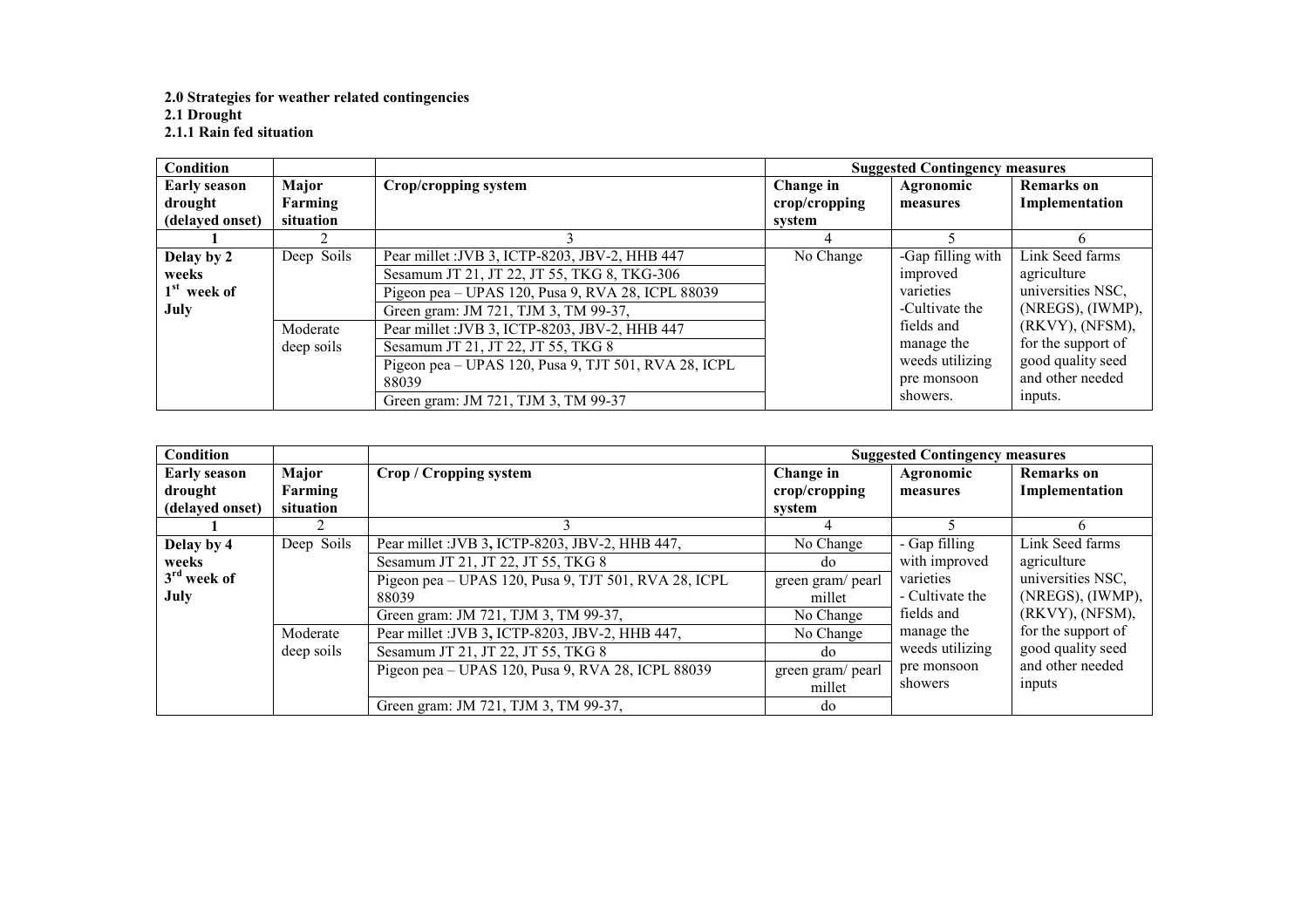| Condition                                          |                               |                                                                                                                                                             |                                                                                              | <b>Suggested Contingency measures</b>                                                |                                                                                                                  |
|----------------------------------------------------|-------------------------------|-------------------------------------------------------------------------------------------------------------------------------------------------------------|----------------------------------------------------------------------------------------------|--------------------------------------------------------------------------------------|------------------------------------------------------------------------------------------------------------------|
| <b>Early season</b><br>drought (delayed<br>onset)  | Major<br>Farming<br>situation | Crop/cropping system                                                                                                                                        | Change in<br>crop/cropping system                                                            | Agronomic<br>measures                                                                | <b>Remarks</b> on<br>Implementation                                                                              |
|                                                    | 2                             | 3                                                                                                                                                           | 4                                                                                            | 5                                                                                    | 6                                                                                                                |
| Delay by 6 weeks<br>$1st$ week of<br><b>August</b> | Deep Soils                    | Pear millet : JVB 3, ICTP-8203, JBV-2, HHB<br>447,<br>Sesamum JT 21, JT 22, JT 55, TKG 8<br>Toriya $-$ JT-1, PT-303<br>Green gram: JM 721, TJM 3, TM 99-37, | Pearl millet for Fodder /<br>grain<br>Fodder crops / fallow<br>Fallow<br>Fallow/Pearl millet | - Cultivate the<br>fields and<br>manage the<br>weeds and<br>conserve the<br>moisture | Link Seed farms<br>agriculture<br>universities NSC,<br>(NREGS), (IWMP),<br>(RKVY), (NFSM),<br>for the support of |
|                                                    | Moderate<br>deep soils        | Pear millet : JVB 3, ICTP-8203, JBV-2, HHB<br>447.<br>Sesamum JT 21, JT 22, JT 55, TKG 8<br>Green gram: JM 721, TJM 3, TM 99-37,                            | Pearl millet for Fodder /<br>grain<br>Fodder crops / fallow<br>Fallow/Pearl millet           |                                                                                      | good quality seed<br>and other needed<br>inputs                                                                  |

| Condition                                             |                                      |                                                                                                                                  |                                      | <b>Suggested Contingency measures</b>                                             |                                                                                                                         |
|-------------------------------------------------------|--------------------------------------|----------------------------------------------------------------------------------------------------------------------------------|--------------------------------------|-----------------------------------------------------------------------------------|-------------------------------------------------------------------------------------------------------------------------|
| <b>Early season</b><br>drought (delayed<br>onset)     | <b>Major</b><br>Farming<br>situation | Crop/cropping system                                                                                                             | Change in<br>crop/cropping<br>system | Agronomic<br>measures                                                             | <b>Remarks</b> on<br>Implementation                                                                                     |
|                                                       |                                      |                                                                                                                                  |                                      |                                                                                   | h                                                                                                                       |
| Delay by 8 weeks<br>3 <sup>rd</sup><br>week of August | Deep Soils                           | Pear millet : JVB 3, ICTP-8203, JBV-2, HHB<br>447.<br>Sesamum JT 21, JT 22, JT 55, TKG 8<br>Green gram: JM 721, TJM 3, TM 99-37, | Fallow / plan for<br>rabi crops      | - Cultivate the<br>fields and manage<br>the weeds and<br>conserve the<br>moisture | Seed<br>farms<br>Link<br>universities<br>agriculture<br>(NREGS),<br>NSC.<br>(RKVY),<br>$(IWMP)$ .<br>(NFSM).<br>for the |
|                                                       | Moderate<br>deep soils               | Pear millet : JVB 3, ICTP-8203, JBV-2, HHB<br>447.<br>Sesamum JT 21, JT 22, JT 55, TKG 8<br>Green gram: JM 721, TJM 3, TM 99-37, |                                      |                                                                                   | support of good quality<br>seed and<br>other needed<br>inputs                                                           |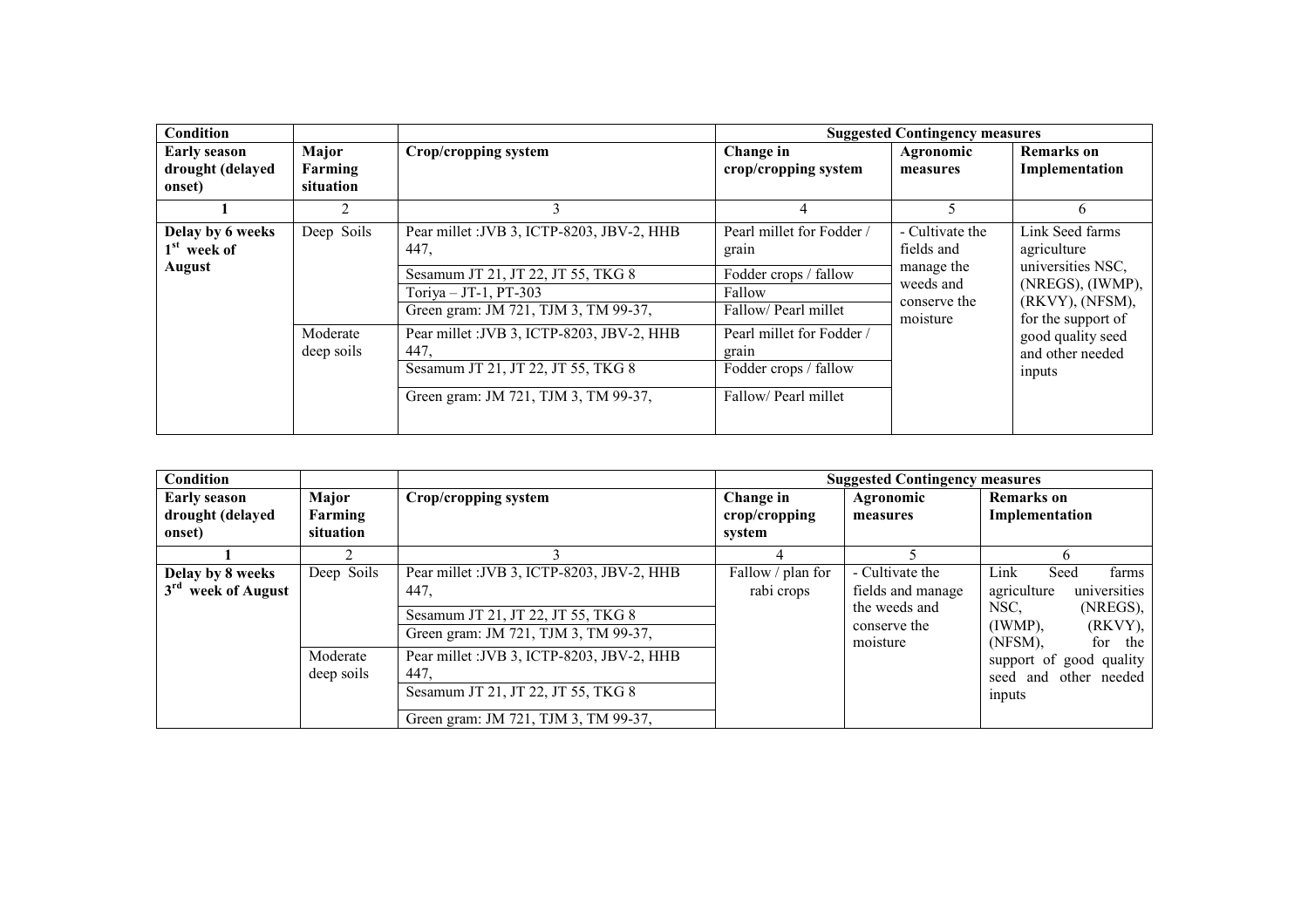| <b>Condition</b>     |                      |                                 | <b>Suggested Contingency measures</b> |                        |                                   |  |
|----------------------|----------------------|---------------------------------|---------------------------------------|------------------------|-----------------------------------|--|
| Early season drought | <b>Major Farming</b> | Crop/cropping system            | Crop                                  | Soil nutrient &        | <b>Remarks on Implementation</b>  |  |
| (Normal onset)       | situation            |                                 | management                            | moisture               |                                   |  |
|                      |                      |                                 |                                       | conservation           |                                   |  |
|                      |                      |                                 |                                       | measures               |                                   |  |
|                      |                      |                                 |                                       |                        |                                   |  |
| <b>Normal onset</b>  | Deep Soils           | Pear millet : JVB 3, ICTP-8203, | -Weed control                         | -Mulching in crop      | Link M.P.agro Industries, Private |  |
| followed by 15-20    |                      | JBV-2, HHB                      | Life saving                           | rows                   | Dealers through Deptt. Of         |  |
| days dry spell after |                      | Sesamum JT 21, JT 22, JT 55,    | irrigation                            | Gap filling with the   | Farmers welfare &Agril. Dev, of   |  |
| sowing leading to    |                      | TKG 8-                          | through                               | seedlings              | M.P for various inputs.on         |  |
| poor                 |                      | Green gram: JM 721, TJM 3,      | use of sprinklers                     | -Earthing of plants    | subsidized rates                  |  |
| germination/crop     |                      | TM 99-37.                       | -Spray of anti                        | - collection of runoff | Link watersheds and NREGS for     |  |
| stand etc.           | Moderate deep        | Pear millet : JVB 3, ICTP-8203, | transpirant                           | in water bodies        | the support of farm pond          |  |
|                      | soils                | JBV-2, HHB 447,                 |                                       |                        | technology.                       |  |

| <b>Condition</b>                                                                                 |                               |                                                                                                                                                                                                           | <b>Suggested Contingency measures</b>                                                                                                   |                                                                                            |                                                                                                                                                                                                                                 |
|--------------------------------------------------------------------------------------------------|-------------------------------|-----------------------------------------------------------------------------------------------------------------------------------------------------------------------------------------------------------|-----------------------------------------------------------------------------------------------------------------------------------------|--------------------------------------------------------------------------------------------|---------------------------------------------------------------------------------------------------------------------------------------------------------------------------------------------------------------------------------|
| Mid season drought<br>(long dry spell,<br>consecutive 2 weeks<br>rainless $(>2.5$ mm)<br>period) | Major<br>Farming<br>situation | Crop/cropping system                                                                                                                                                                                      | Crop management                                                                                                                         | Soil nutrient &<br>moisture<br>conservation<br>measures                                    | <b>Remarks</b> on<br>Implementation                                                                                                                                                                                             |
|                                                                                                  |                               |                                                                                                                                                                                                           |                                                                                                                                         |                                                                                            | n                                                                                                                                                                                                                               |
| At vegetative stage                                                                              | Deep Soils                    | Pear millet : JVB 3, ICTP-8203,<br>JBV-2, HHB 447,<br>Sesamum JT 21, JT 22, JT 55,<br>TKG8<br>Pigeon pea - UPAS 120, Pusa<br>9, TJT 501, RVA 28, ICPL<br>88039<br>Green gram: JM 721, TJM 3,<br>TM 99-37. | Life saving irrigation,<br>irrigation through micro<br>systems like sprinklers<br>if possible<br>-Spray 2% urea during<br>the dry spell | -Mulching in crop<br>rows<br>-Earthing up<br>operation<br>Top dressing of 20-<br>30kg N/ha | Link M. P. Agro Industries,<br>Private Dealers through Dept.<br>Of Farmers welfare & Agril.<br>Dev, of M.P for various<br>inputs on subsidized rates<br>Link watersheds and NREGs<br>for the support of farm pond<br>technology |
|                                                                                                  | Moderate deep<br>soils        | Pear millet : JVB 3, ICTP-8203,<br>JBV-2, HHB 447,                                                                                                                                                        |                                                                                                                                         |                                                                                            |                                                                                                                                                                                                                                 |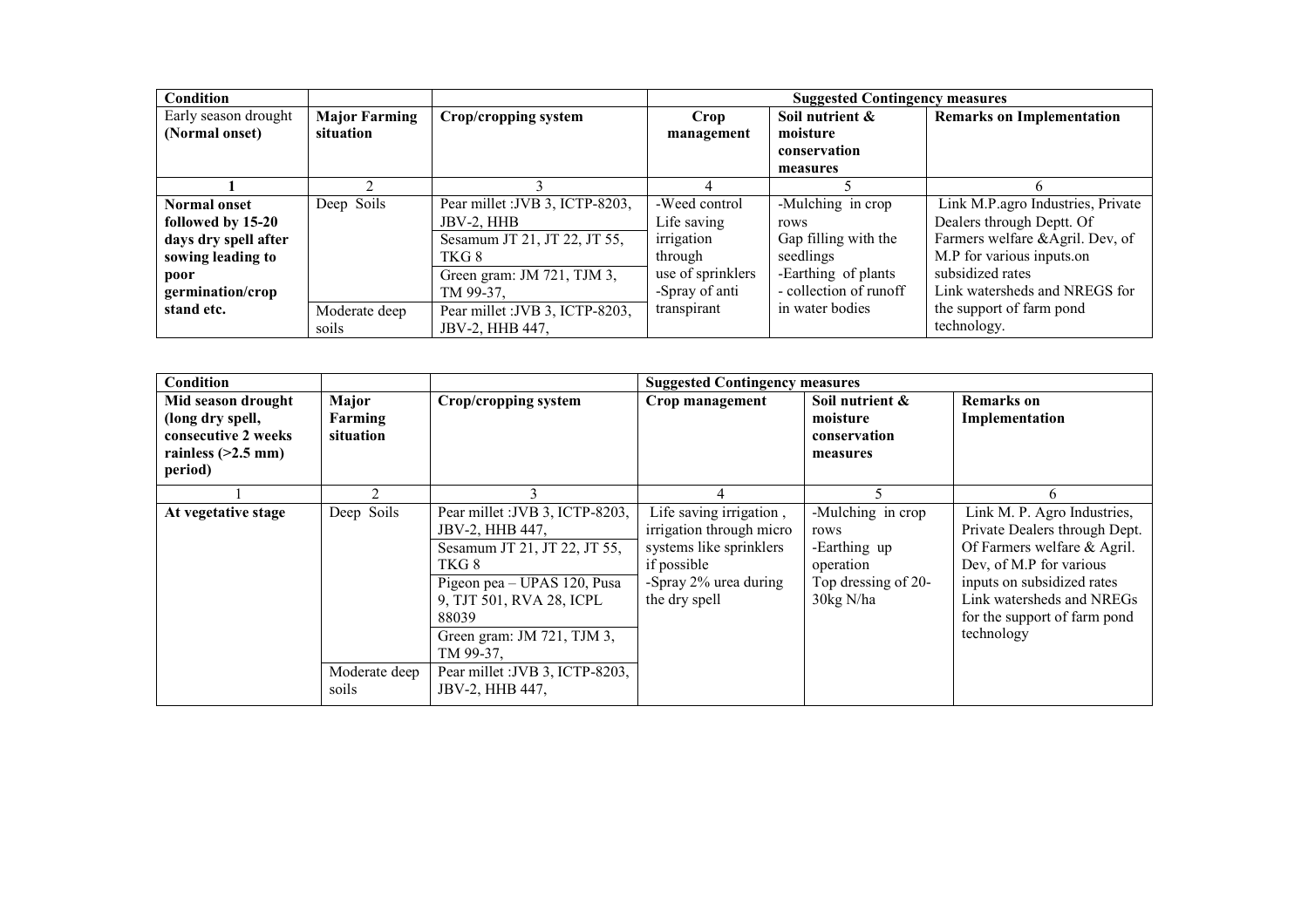| <b>Condition</b> |               |                                             |                | <b>Suggested Contingency measures</b> |                                  |
|------------------|---------------|---------------------------------------------|----------------|---------------------------------------|----------------------------------|
| Mid season       | Major         | Crop/cropping system                        | Crop           | Soil nutrient &                       | <b>Remarks on Implementation</b> |
| drought          | Farming       |                                             | management     | moisture                              |                                  |
| (long dry        | situation     |                                             |                | conservation                          |                                  |
| spell)           |               |                                             |                | measures                              |                                  |
|                  |               |                                             |                |                                       |                                  |
| At               | Deep Soils    | Pear millet : JVB 3, ICTP-8203, JBV-2, HHB  | Spray 2% urea  | Soil Mulching by                      | Link M. P. Agro Industries,      |
| reproductive     |               | 447.                                        | or MOP during  | hoeing                                | Private Dealers through Deptt.   |
| stage            |               | Sesamum JT 21, JT 22, JT 55, TKG 8          | the dry spell  | Earthing up                           | Of Farmers welfare & Agril.      |
|                  |               | Pigeon pea - UPAS 120, Pusa 9, TJT 501, RVA | Life<br>saving | operation                             | Dev, of M.P for various inputs   |
|                  |               | 28, ICPL 88039                              | irrigation     |                                       | on subsidized rates              |
|                  |               | Green gram: JM 721, TJM 3, TM 99-37,        |                |                                       | Link watersheds and NREGs        |
|                  | Moderate deep | Pear millet : JVB 3, ICTP-8203, JBV-2, HHB  |                |                                       | for the support of farm pond     |
|                  | soils         | 447.                                        |                |                                       | technology                       |

| <b>Condition</b> |                      |                                 |                            | <b>Suggested Contingency measures</b> |                           |
|------------------|----------------------|---------------------------------|----------------------------|---------------------------------------|---------------------------|
| Terminal         | <b>Major Farming</b> | Crop/cropping system            | Crop management            | <b>Rabi Crop planning</b>             | <b>Remarks</b> on         |
| drought          | situation            |                                 |                            |                                       | Implementation            |
|                  |                      |                                 |                            |                                       |                           |
|                  | Deep Soils           | Pear millet : JVB 3, ICTP-8203, | -Give life saving          | -Cultivate field &conserve            | Link M.P.Agro Industries, |
|                  |                      | <b>JBV-2, HHB 447.</b>          | irrigation for kharif crop | moisture                              | Private Dealers through   |
|                  |                      | Sesamum JT 21, JT 22, JT 55,    |                            | -Seeds of wheat, gram be              | Deptt. Of Farmers welfare |
|                  |                      | TKG8                            | $-20\%$ leaves of the      | soaked in water for 12-15             | & Agril. Dev, of M.P for  |
|                  |                      | Pigeon pea - UPAS 120, Pusa     | plant(Lower leaves) of     | hours before sowing                   | various inputs on         |
|                  |                      | 9, TJT 501, RVA 28, ICPL        | the plants may be          | -Seed treatment                       | subsidized rates. Link    |
|                  |                      | 88039                           | removed to reduce the      | -Dry sowing followed by               | watersheds and NREGs      |
|                  |                      | Green gram: JM 721, TJM 3,      | transpiration              | sprinkler irrigation for              | for the support of farm   |
|                  |                      | TM 99-37.                       |                            | germination and crop                  | pond technology           |
|                  | Moderate deep soils  | Pear millet : JVB 3, ICTP-8203, |                            | development.                          |                           |
|                  |                      | JBV-2, HHB 447.                 |                            |                                       |                           |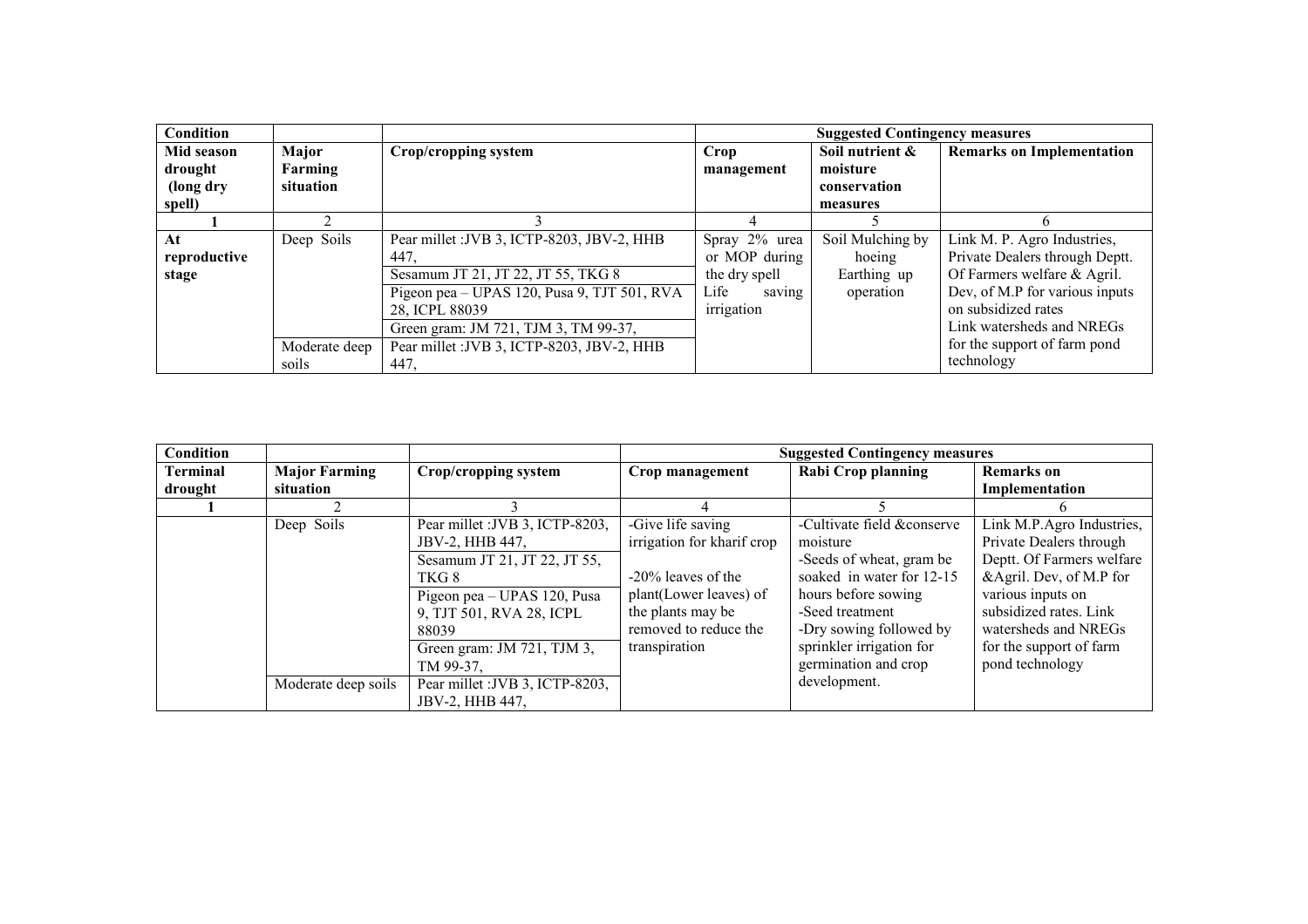#### 2.1.2 Drought - Irrigated situation

| Condition          |                      |               | <b>Suggested Contingency measures</b> |                              |                           |  |
|--------------------|----------------------|---------------|---------------------------------------|------------------------------|---------------------------|--|
|                    | <b>Major Farming</b> | Crop/cropping | Change in crop/                       | <b>Agronomic measures</b>    | <b>Remarks</b> on         |  |
|                    | situation            | system        | cropping system                       |                              | Implementation            |  |
|                    |                      |               |                                       |                              |                           |  |
| Delayed release    | Deep Soils           | Wheat         | No change                             | Selection of short           | Link M.P.agro Industries, |  |
| of water in canals |                      | Mustard       |                                       | duration varieties           | Private Dealers through   |  |
| due to low         |                      | Gram          |                                       | Soil mulching                | Deptt. Of Farmers welfare |  |
| rainfall           |                      | Berseem       |                                       | irrigation at critical       | &Agril. Dev, of M.P.on    |  |
|                    | Moderate deep soils  | Wheat         |                                       | crop growth stages           | subsidized rates          |  |
|                    |                      | Mustard       |                                       | Use of micro irrigation<br>٠ |                           |  |
|                    |                      | Gram          |                                       | systems                      |                           |  |
|                    |                      | Berseem       |                                       |                              |                           |  |

| <b>Condition</b>                                                |                                   |                                     | <b>Suggested Contingency measures</b> |                                                                                                       |                                                                                      |  |
|-----------------------------------------------------------------|-----------------------------------|-------------------------------------|---------------------------------------|-------------------------------------------------------------------------------------------------------|--------------------------------------------------------------------------------------|--|
|                                                                 | <b>Major Farming</b><br>situation | Crop/cropping system                | Change in<br>crop/cropping<br>system  | <b>Agronomic measures</b>                                                                             | <b>Remarks</b> on<br>Implementation                                                  |  |
|                                                                 |                                   |                                     |                                       |                                                                                                       |                                                                                      |  |
| Limited release of<br>water in canals<br>due to low<br>rainfall | Deep Soils                        | Wheat<br>Mustard<br>Gram<br>Berseem | No change                             | Mulching, in crop rows<br>Selection of short<br>$\bullet$<br>duration varieties<br>Soil mulching<br>٠ | Link M.P.agro<br>Industries, Private<br>Dealers through Deptt.<br>Of Farmers welfare |  |
|                                                                 | Moderate deep soils               | Wheat<br>Mustard<br>Gram<br>Berseem |                                       | Irrigation at critical<br>crop growth stages<br>Use of micro irrigation<br>$\bullet$<br>systems       | &Agril. Dev, of<br>M.P.on subsidized<br>rates                                        |  |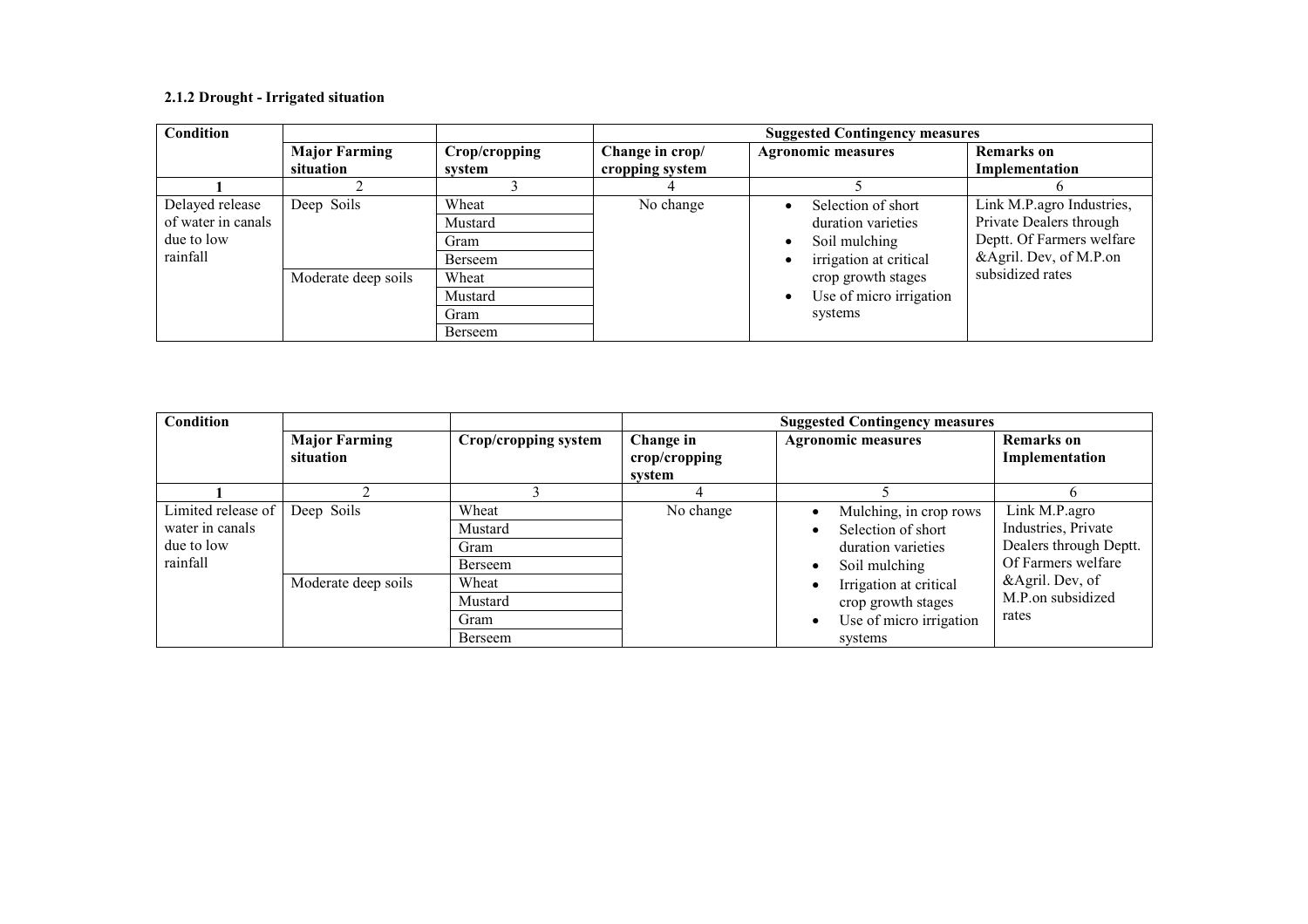| Condition          |                      |                 | <b>Suggested Contingency measures</b> |                                     |                           |  |
|--------------------|----------------------|-----------------|---------------------------------------|-------------------------------------|---------------------------|--|
|                    | <b>Major Farming</b> | Normal Crop/    | Change in crop/                       | <b>Agronomic measures</b>           | <b>Remarks</b> on         |  |
|                    | situation            | cropping system | cropping system                       |                                     | Implementation            |  |
|                    |                      |                 |                                       |                                     |                           |  |
| Delayed release    | Deep Soils           | Wheat           | No change                             | Application of organic              | Link M.P.agro Industries, |  |
| of water in canals |                      | Mustard         |                                       | manure FYM $@5$ t/ha                | Private Dealers through   |  |
| due to low         |                      | Gram            |                                       | and Wormi compost                   | Deptt. Of Farmers welfare |  |
| rainfall           |                      | Berseem         |                                       | (a)2t/ha                            | &Agril. Dev, of M.P.on    |  |
|                    | Moderate deep soils  | Wheat           |                                       | Use sprinkler method<br>$\bullet$   | subsidized rates Training |  |
|                    |                      | Mustard         |                                       | for irrigating the crops            | of farmers through KVK    |  |
|                    |                      | Gram            |                                       | Irrigation at critical<br>$\bullet$ |                           |  |
|                    |                      | Berseem         |                                       | crop growth stages                  |                           |  |
|                    |                      |                 |                                       | Mulching the crop<br>$\bullet$      |                           |  |
|                    |                      |                 |                                       | rows                                |                           |  |

| <b>Condition</b>                                                                       |                                   |                                                                            |                                    | <b>Suggested Contingency measures</b>                                                                                                                                                                                                    |                                                                                                                                                                               |
|----------------------------------------------------------------------------------------|-----------------------------------|----------------------------------------------------------------------------|------------------------------------|------------------------------------------------------------------------------------------------------------------------------------------------------------------------------------------------------------------------------------------|-------------------------------------------------------------------------------------------------------------------------------------------------------------------------------|
|                                                                                        | <b>Major Farming</b><br>situation | Crop/cropping system                                                       | Change in crop/<br>cropping system | <b>Agronomic measures</b>                                                                                                                                                                                                                | <b>Remarks</b> on<br>Implementation                                                                                                                                           |
|                                                                                        |                                   |                                                                            |                                    |                                                                                                                                                                                                                                          |                                                                                                                                                                               |
| Non release of<br>water in canals<br>under delayed<br>onset of monsoon<br>in catchment | Deep Soils<br>Moderate deep soils | Wheat<br>Mustard<br>Gram<br>Berseem<br>Wheat<br>Mustard<br>Gram<br>Berseem | No change                          | Selection of<br>$\bullet$<br>short duration<br>varieties<br>Soil mulching<br>$\bullet$<br>Use of micro<br>٠<br>irrigation<br>systems<br>utilizing own<br>source of water<br>Irrigation at<br>$\bullet$<br>critical crop<br>growth stages | Link M.P.agro Industries,<br>Private Dealers through<br>Deptt. Of Farmers welfare &<br>Agril. Dev. of M.P.on<br>subsidized rates<br>Training of farmers through<br><b>KVK</b> |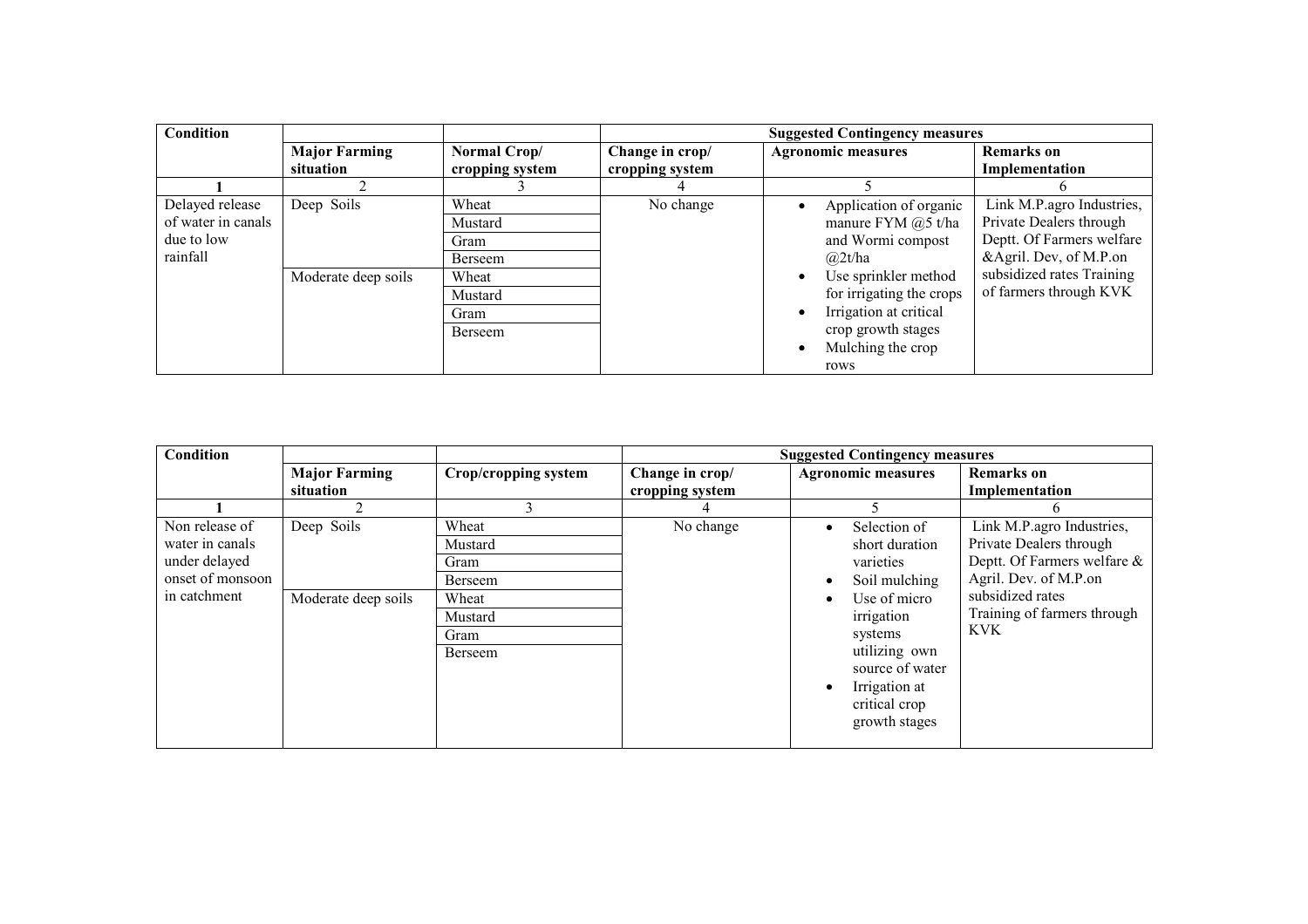| <b>Condition</b>                                     |                      |                                   | <b>Suggested Contingency measures</b> |                                                                   |                                                                                       |  |
|------------------------------------------------------|----------------------|-----------------------------------|---------------------------------------|-------------------------------------------------------------------|---------------------------------------------------------------------------------------|--|
|                                                      | <b>Major Farming</b> | Crop/                             | Change in crop/                       | <b>Agronomic measures</b>                                         | <b>Remarks</b> on                                                                     |  |
|                                                      | situation            | cropping system                   | cropping system                       |                                                                   | Implementation                                                                        |  |
|                                                      |                      |                                   |                                       |                                                                   |                                                                                       |  |
| Lack of inflows<br>into tanks due to<br>insufficient | Deep Soils           | Wheat, Barley, Gram Dry<br>Sowing | Fallow - Mustard                      | Application of organic<br>manure FYM @5 t/ha<br>and Wormi compost | Link<br>M.<br>$P_{\perp}$<br>Agro<br>Private<br>Industries,<br>Dealers through Deptt. |  |
| /delayed onset of                                    |                      | Mustard                           | Fallow – Gram                         | (a)2t/ha                                                          | Of                                                                                    |  |
| monsoon                                              |                      | Gram                              | Fallow – Pea                          | Use sprinkler method                                              | welfare<br>Farmers                                                                    |  |
|                                                      |                      | Berseem                           | Fallow - Coriander                    | for irrigating the crops                                          | &Agril. Dev, of<br>on subsidized<br>M. P.                                             |  |
|                                                      | Moderate deep soils  | Wheat                             | Fallow – Potato                       | Irrigation at critical                                            |                                                                                       |  |
|                                                      |                      | Mustard                           | Fallow – Gram                         |                                                                   | rates                                                                                 |  |
|                                                      |                      | Gram                              | Fallow - Pea                          | crop growth stages<br>Mulching the crop                           |                                                                                       |  |
|                                                      |                      | Berseem                           | Fallow - Coriander                    | rows                                                              |                                                                                       |  |

| <b>Condition</b>                               |                                   |                          | <b>Suggested Contingency measures</b>            |                                                                                      |                                                                             |
|------------------------------------------------|-----------------------------------|--------------------------|--------------------------------------------------|--------------------------------------------------------------------------------------|-----------------------------------------------------------------------------|
|                                                | <b>Major Farming</b><br>situation | Crop/cropping<br>system  | Change in crop/<br>cropping system               | <b>Agronomic measures</b>                                                            | <b>Remarks on Implementation</b>                                            |
|                                                |                                   |                          |                                                  |                                                                                      |                                                                             |
| Insufficient<br>groundwater<br>recharge due to | Deep Soils                        | Wheat<br>Mustard         | Fallow - Mustard<br>Fallow – Gram                | -Selection of short<br>duration varieties<br>-Soil mulching                          | M. P. Agro Industries, Private Dealers<br>through Deptt. Of Farmers welfare |
| low rainfall                                   |                                   | Gram<br>Berseem          | Fallow – Pea<br>Fallow - Coriander               | -irrigation at critical crop<br>growth stages<br>-Use of micro irrigation<br>systems | &Agril. Dev, of M. P. on subsidized<br>rates                                |
|                                                | Moderate deep<br>soils            | Wheat<br>Mustard<br>Gram | Fallow - Potato<br>Fallow – Gram<br>Fallow – Pea |                                                                                      | Training of farmers through KVK and<br><b>ATMA</b>                          |
|                                                |                                   | Berseem                  | Fallow - Coriander                               |                                                                                      |                                                                             |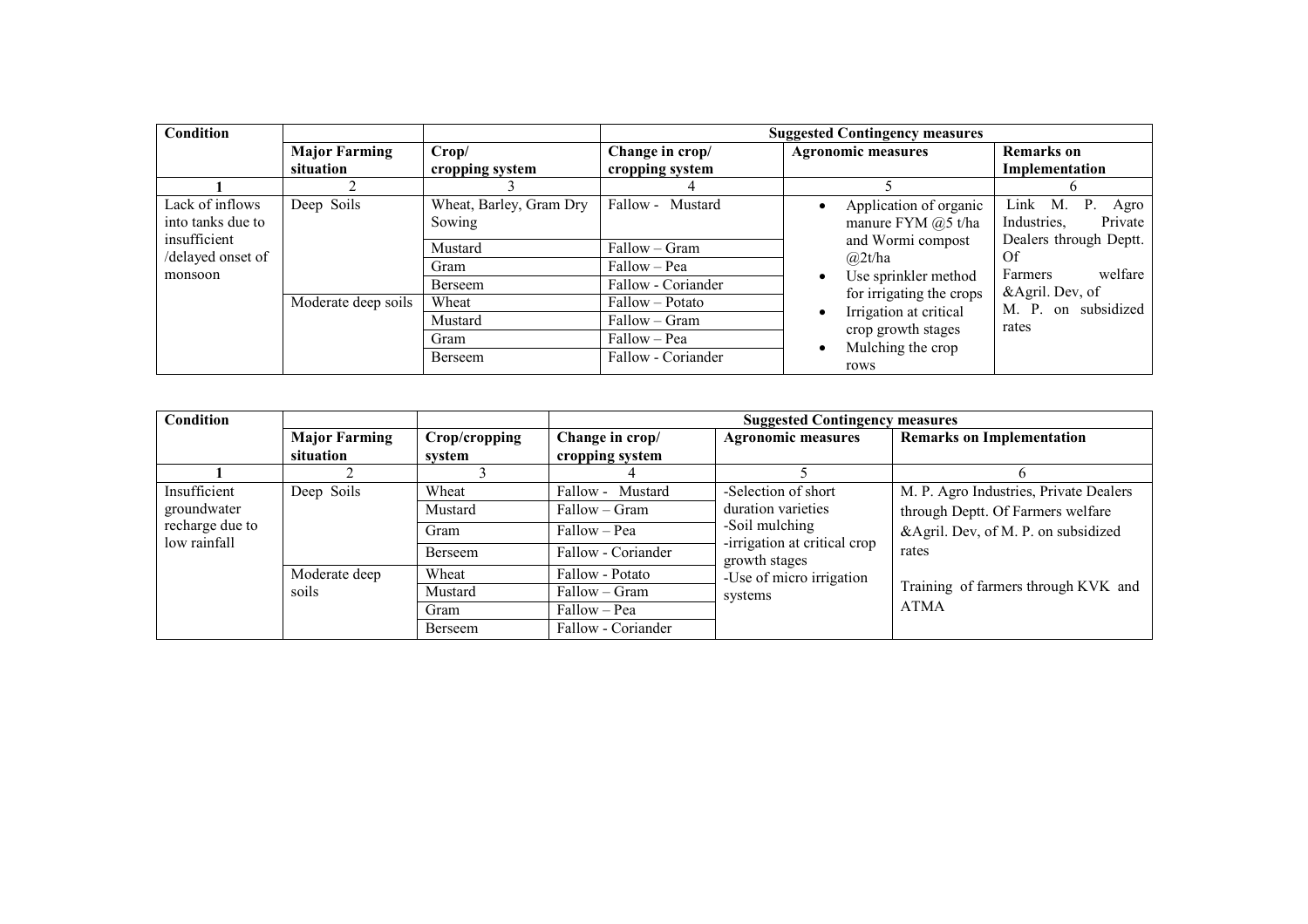2.2 Unusual rains (untimely, unseasonal etc) (for both rainfed and irrigated situations)

| <b>Condition</b>                                                                  |                                                                                                                                                                                                                                                                                                                                                                        | <b>Suggested contingency measure</b>                                                                                                                                                                                                                                   |                                                                                                                                                                                    |                                                                                                                                                                                                                                                                      |
|-----------------------------------------------------------------------------------|------------------------------------------------------------------------------------------------------------------------------------------------------------------------------------------------------------------------------------------------------------------------------------------------------------------------------------------------------------------------|------------------------------------------------------------------------------------------------------------------------------------------------------------------------------------------------------------------------------------------------------------------------|------------------------------------------------------------------------------------------------------------------------------------------------------------------------------------|----------------------------------------------------------------------------------------------------------------------------------------------------------------------------------------------------------------------------------------------------------------------|
| <b>Continuous high</b><br>rainfall in a short<br>span leading to<br>water logging | <b>Vegetative stage</b>                                                                                                                                                                                                                                                                                                                                                | <b>Flowering stage</b>                                                                                                                                                                                                                                                 | Crop maturity stage                                                                                                                                                                | Post harvest                                                                                                                                                                                                                                                         |
| Pearlmillet                                                                       | $\overline{2}$<br>Drain stagnated water at the<br>$\bullet$<br>earliest and apply 20 kg N /<br>ha after draining excess water<br>Take up the gap filling by<br>$\bullet$<br>transplanting<br>Inter row cultivation at<br>$\bullet$<br>optimum field moisture<br>condition<br>In case of severe damage,<br>$\bullet$<br>prefer re sowing with short<br>duration hybrids | 3<br>Drain stagnated water at the<br>$\bullet$<br>earliest and apply 20 kg N / ha<br>after draining excess water<br>Intercultivation at optimum<br>$\bullet$<br>field moisture condition                                                                               | 4<br>Drain stagnated water at<br>$\bullet$<br>the earliest<br>Tie the lodged plants as<br>$\bullet$<br>bundles with leaves<br>Harvest ear heads on<br>$\bullet$<br>clear sunny day | $\overline{5}$<br>Maintain optimum moisture of<br>the grain by drying in sun or<br>driers                                                                                                                                                                            |
| Sesamum                                                                           | Application of fungicides<br>(Carbendazim $(a)$ 1 g/l water) to<br>check dumping off                                                                                                                                                                                                                                                                                   | -Immediate provision of draining<br>of water<br>-Application N-fertilizers just after<br>drainage                                                                                                                                                                      | Earthing and<br>$\bullet$<br>application of<br>fungicides<br>(Carbendazim @1<br>g/l water)<br>Stop harvesting till<br>weather is clear                                             |                                                                                                                                                                                                                                                                      |
| Pigeon pea                                                                        | Drain stagnated water at the<br>$\bullet$<br>earliest and apply 20 kg N /<br>ha after draining excess water<br>Take up the gap filling with<br>$\bullet$<br>short duration varieties<br>Intercultivation at optimum<br>$\bullet$<br>field moisture condition<br>In case of severe damage,<br>$\bullet$<br>prefer resowing with short<br>duration hybrids               | Drain stagnated water at the<br>$\bullet$<br>earliest and apply 20 kg N / ha<br>after draining excess water<br>Intercultivation at optimum<br>field moisture condition<br>Application of Prophenophos<br>$\bullet$<br>50 % EC @ 1.5 lit/ha for pod<br>borer management | Foliar spray of 2% Urea,<br>DAP and KNO3                                                                                                                                           | Spread<br>the<br>bundles<br>$\bullet$<br>drenched in the rain on<br>field bunds / drying floors<br>to quicken drying<br>Thresh bundles after they<br>are dried properly<br>Dry the grain to proper<br>$\bullet$<br>moisture content<br>before<br>bagging and storing |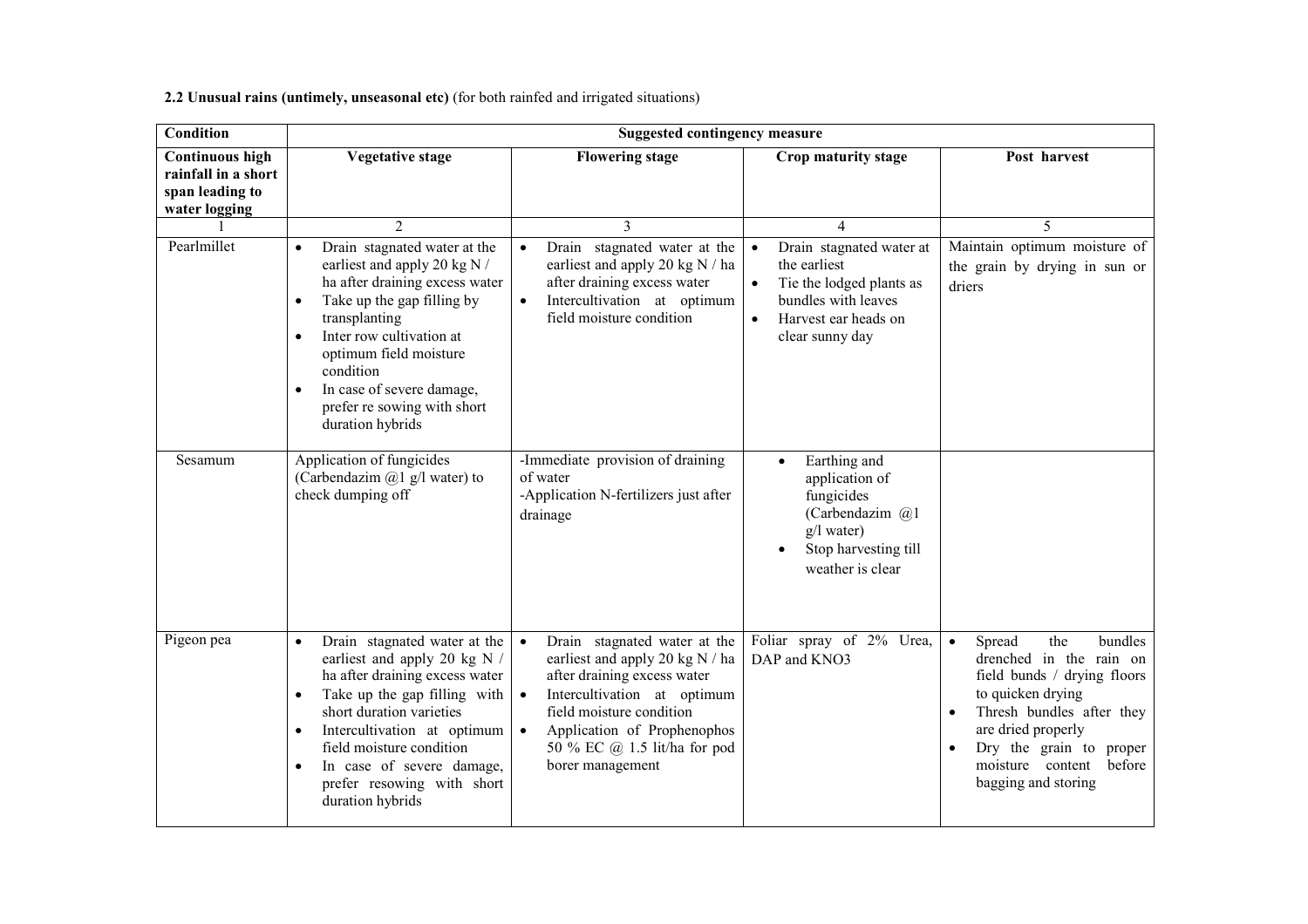| Horticulture |                                                                                                                     |                                                                                                                                                                                                                                                   |                                                                                                                                        |                                                                              |
|--------------|---------------------------------------------------------------------------------------------------------------------|---------------------------------------------------------------------------------------------------------------------------------------------------------------------------------------------------------------------------------------------------|----------------------------------------------------------------------------------------------------------------------------------------|------------------------------------------------------------------------------|
| Fruit crops  | Proper nutrition and protect of<br>trees from insect pest and disease<br>Proper application of irrigation.          | Immediate made provision of<br>drainage of water<br>*Application n-fertilizers just after<br>drainage, if need apply plant<br>hormones                                                                                                            | Fruit harvest at proper stage.<br>Care from insect pest and<br>disease. Proper nutrition and<br>irrigation.                            | Grading, shorting and produce<br>placed in proper way to avoid<br>rotten.    |
| Vegetables   | Proper nutrition and protect of<br>crops from insect pest and<br>disease .Proper application of<br>irrigation       | Immediate made provision of<br>drainage of water<br>*Application n-fertilizers just after<br>drainage, if need apply growth<br>hormones and micronutrient.<br>Application of pesticide according<br>to appereance of insect pests at<br>ETL level | Crop harvest at proper stage<br>according to market need.<br>Care from insect pest and<br>disease. Proper nutrition and<br>irrigation. | Stored properly .Timely send to<br>market to avoid quality<br>deteriorations |
|              | Heavy rainfall with high speed winds in a short span                                                                |                                                                                                                                                                                                                                                   |                                                                                                                                        |                                                                              |
| Pearlmillet  | Proper drainage and removal of<br>excess water from root zone                                                       | Proper drainage and removal of<br>excess water from root zone                                                                                                                                                                                     | Proper drainage and removal<br>of excess water from root<br>zone                                                                       |                                                                              |
| Sesamum      | Remove excess water from the<br>field. Maintain plant population.<br>Balance fertilizer Used wind<br>brake.         | Remove excess water from the<br>field                                                                                                                                                                                                             | Remove excess water from<br>the field                                                                                                  | Well dry the produce up to 10-<br>12 % moisture before storage               |
| Pigeon pea   | Remove excess water from the<br>field. Maintain plant population.<br>Balance fertilizer Use wind brake.             | Remove excess water from the<br>field                                                                                                                                                                                                             | Remove excess water from<br>the field                                                                                                  | Well dry the produce up to 10-<br>12 % moisture before storage               |
| Horticulture |                                                                                                                     |                                                                                                                                                                                                                                                   |                                                                                                                                        |                                                                              |
| Fruit crops  | -Remove excess water from the<br>field.<br>-Maintained plant population.<br>-Balance fertilizer.<br>-Use wind brake | Remove excess water from the<br>field.<br>Maintained plant population.<br>Balance fertilizer.<br>Use wind brake                                                                                                                                   | Remove excess water from<br>the field                                                                                                  |                                                                              |
| Vegetables   | Remove excess water from the<br>field.<br>Maintained plant population.<br>Balance fertilizer.<br>Use wind brake     | Remove excess water from the<br>field.<br>maintained plant population.<br><b>Balance fertilizer</b><br>Use wind brake                                                                                                                             | Remove excess water from<br>the field                                                                                                  |                                                                              |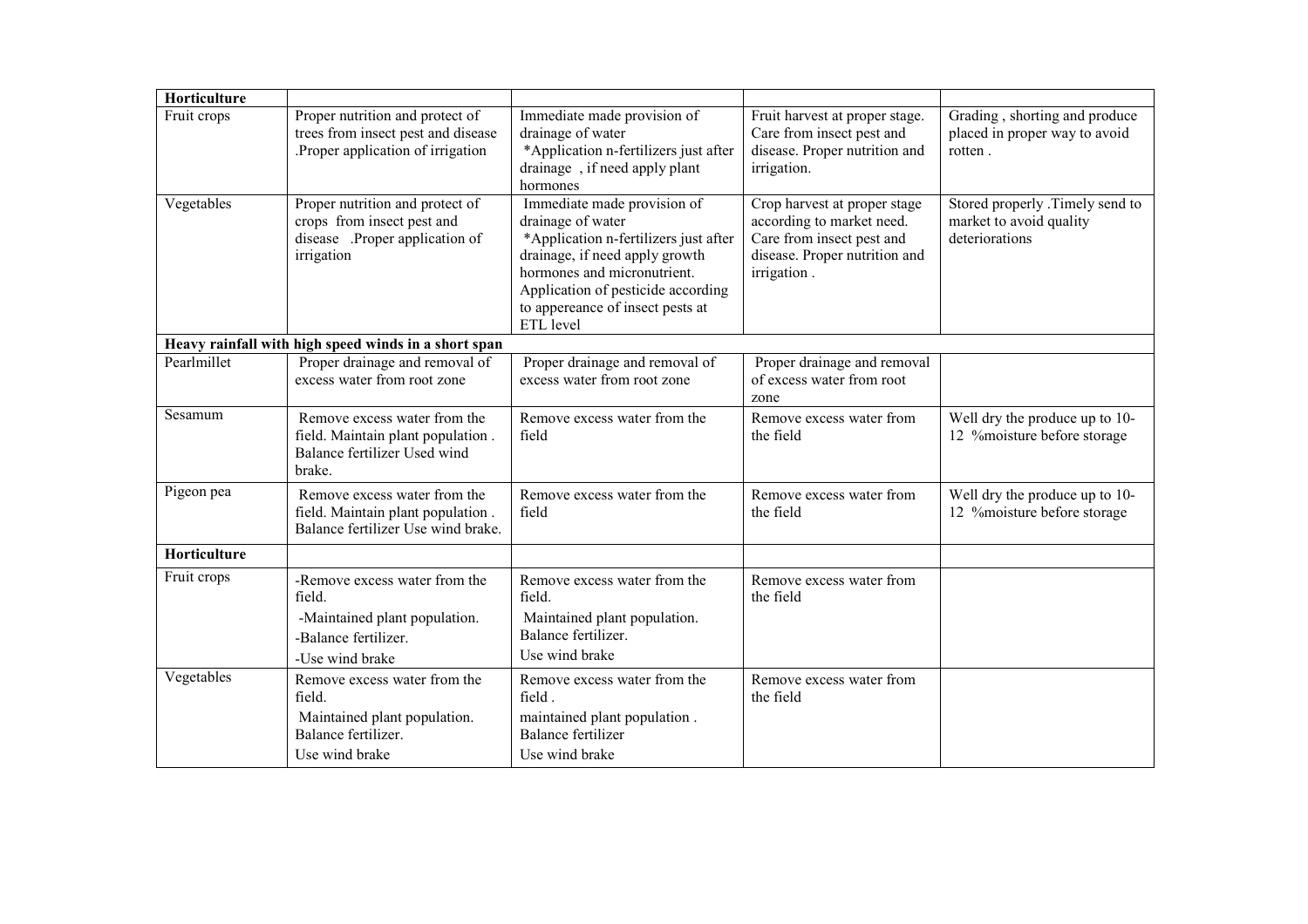|              |                                                                                                                                   | Outbreak of pests and diseases due to unseasonal rains (Give detailed plant protection measures-crop wise)                                                          |                                                                                                                                      |                                                                                                                                      |
|--------------|-----------------------------------------------------------------------------------------------------------------------------------|---------------------------------------------------------------------------------------------------------------------------------------------------------------------|--------------------------------------------------------------------------------------------------------------------------------------|--------------------------------------------------------------------------------------------------------------------------------------|
| Pearlmillet  |                                                                                                                                   |                                                                                                                                                                     |                                                                                                                                      |                                                                                                                                      |
| Sesamum      |                                                                                                                                   | <b>Insect pest :-</b> leaf eating caterpillar<br>-quinolphos $@2m1/lit$<br>Disease:- Alternaria blight spray<br>$COC$ 3g/lit                                        |                                                                                                                                      |                                                                                                                                      |
| Pigeon pea   |                                                                                                                                   | Drenching with carbendazim 0.1%<br>at plant base to control wilt<br>Foliar application of acephate 1.5<br>gm / lit or Miticide to prevent<br>sterility mosaic virus | Drench with carbendazim<br>0.1% at plant base to control<br>wilt                                                                     | Quick drying to prevent molds                                                                                                        |
| Horticulture |                                                                                                                                   |                                                                                                                                                                     |                                                                                                                                      |                                                                                                                                      |
| Fruit crops  | -Clean cultivation.<br>-Proper monitoring,<br>-Use of light trap /Pheromone trap<br>Use control measure according to<br>situation | Clean cultivation.<br>-Proper monitoring,<br>-Use of light trap /Pheromone trap<br>Use control measure according to<br>situation                                    | Clean cultivation.<br>-Proper monitoring,<br>-Use of light trap /Pheromone<br>trap,<br>Use control measure<br>according to situation | Clean cultivation.<br>-Proper monitoring,<br>-Use of light trap /Pheromone<br>trap,<br>Use control measure according<br>to situation |
| Vegetables   | Clean cultivation.<br>-Proper monitoring,<br>-Use of light trap /Pheromone trap<br>Use control measure according to<br>situation  | Clean cultivation.<br>-Proper monitoring,<br>-Use of light trap /Pheromone trap<br>Use control measure according to<br>situation                                    | Clean cultivation.<br>-Proper monitoring,<br>-Use of light trap /Pheromone<br>trap,<br>Use control measure<br>according to situation | Clean cultivation.<br>-Proper monitoring,<br>-Use of light trap /Pheromone<br>trap,<br>Use control measure according<br>to situation |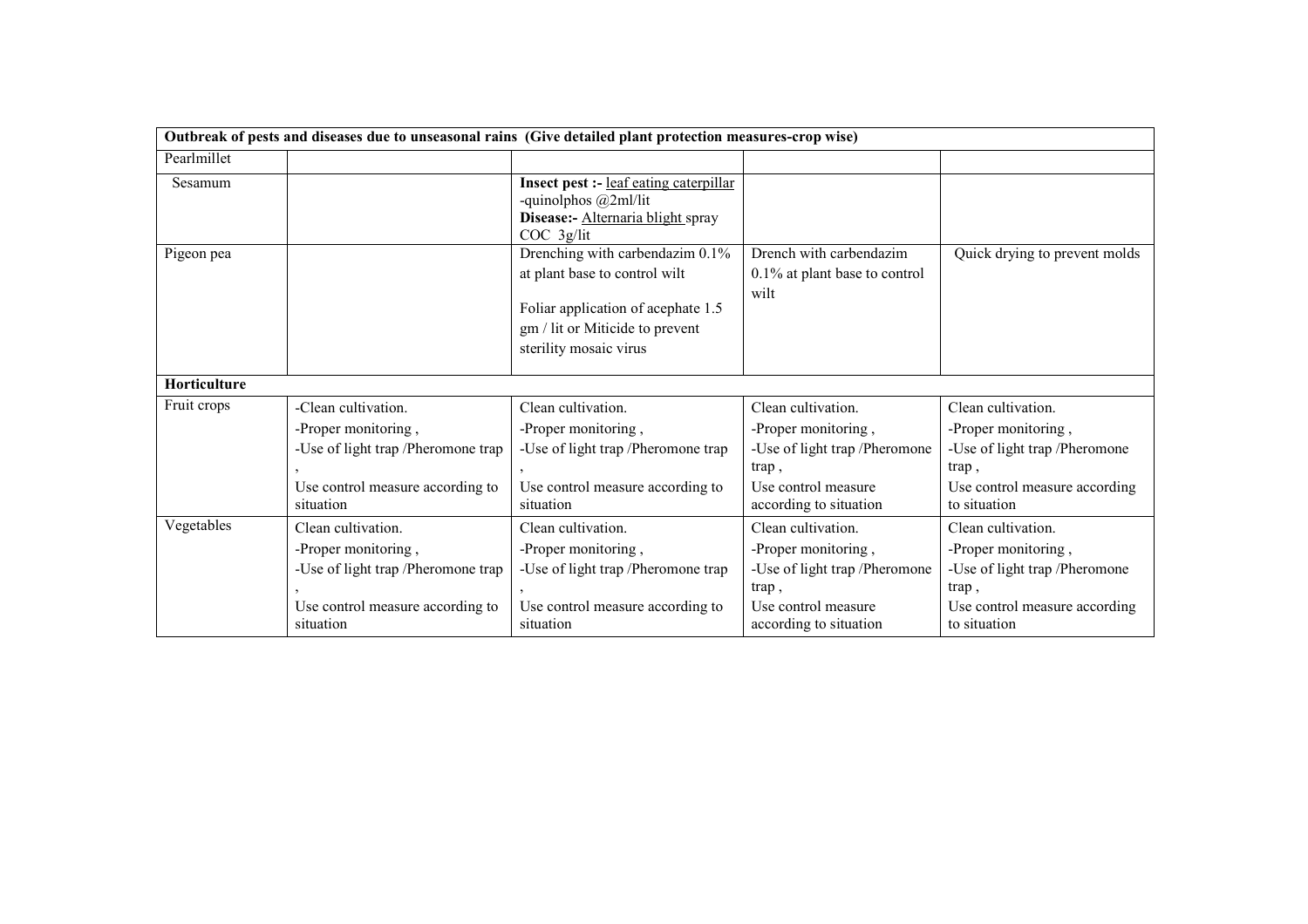2.3 Floods - NA

| Condition                                                | Suggested contingency measure |                  |                           |            |
|----------------------------------------------------------|-------------------------------|------------------|---------------------------|------------|
| <b>Transient water</b><br>logging/ partial<br>inundation | Seedling / nursery stage      | Vegetative stage | <b>Reproductive stage</b> | At harvest |
|                                                          |                               |                  |                           |            |

### 2.4 Extreme events: Heat wave / Cold wave/Frost/ Hailstorm /Cyclone

| <b>Extreme event</b> | <b>Suggested contingency measure</b>                                           |                                                                                                                                                    |                                                                                                                                               |                                                                                                                                  |  |
|----------------------|--------------------------------------------------------------------------------|----------------------------------------------------------------------------------------------------------------------------------------------------|-----------------------------------------------------------------------------------------------------------------------------------------------|----------------------------------------------------------------------------------------------------------------------------------|--|
| type                 | Seedling / nursery stage                                                       | Vegetative stage                                                                                                                                   | <b>Reproductive stage</b>                                                                                                                     | At harvest                                                                                                                       |  |
| <b>Heat Wave</b>     |                                                                                |                                                                                                                                                    |                                                                                                                                               |                                                                                                                                  |  |
| Wheat                | Provide artificial shade and maintain soil<br>moisture                         | Maintain soil moisture                                                                                                                             | Light irrigation                                                                                                                              | Harvested rainwater, wells<br>;surface irrigation                                                                                |  |
| Mustard              | Light irrigation                                                               | Light irrigation                                                                                                                                   | Light irrigation                                                                                                                              |                                                                                                                                  |  |
| <b>Horticulture</b>  |                                                                                |                                                                                                                                                    |                                                                                                                                               |                                                                                                                                  |  |
| Fruits               | -Protect the seedlings by providing the<br>shed<br>-Arrangement of wind breaks | -Bordeaux paste to<br>exposed bark .branches of<br>the tree to protect from<br>Sun scorching<br>- Mulching around the<br>base of trunk of the tree | Bordeaux paste to exposed<br>bark, branches of the tree to<br>protect from sun scorching<br>-Mulching around the base<br>of trunk of the tree |                                                                                                                                  |  |
| Vegetables           | Protect the seedlings by providing the shed<br>Arrangement of wind breaks      | Light irrigation at night<br>hours                                                                                                                 | Application of N-fertilizers                                                                                                                  |                                                                                                                                  |  |
| <b>Cold wave</b>     |                                                                                |                                                                                                                                                    |                                                                                                                                               |                                                                                                                                  |  |
| Wheat                | Light irrigation                                                               | Light irrigation                                                                                                                                   | Light irrigation                                                                                                                              | Harvest at physiological maturity                                                                                                |  |
|                      | Smoking during night                                                           | Smoking during night                                                                                                                               | Smoking during night                                                                                                                          |                                                                                                                                  |  |
| Mustard              | Light irrigation                                                               | Light irrigation                                                                                                                                   | Light irrigation                                                                                                                              |                                                                                                                                  |  |
|                      | Smoking during night                                                           | Smoking during night<br>using waste straw etc                                                                                                      | Smoking during night                                                                                                                          |                                                                                                                                  |  |
| Horticulture         |                                                                                |                                                                                                                                                    |                                                                                                                                               |                                                                                                                                  |  |
| Fruits               | Light irrigation<br>Smoking during night                                       | Light irrigation<br>Smoking                                                                                                                        | Light irrigation<br>Smoking                                                                                                                   | Harvesting of crop as early as<br>possible and marketed or keep in<br>cold store<br>-Store the produce in shed or safe<br>place. |  |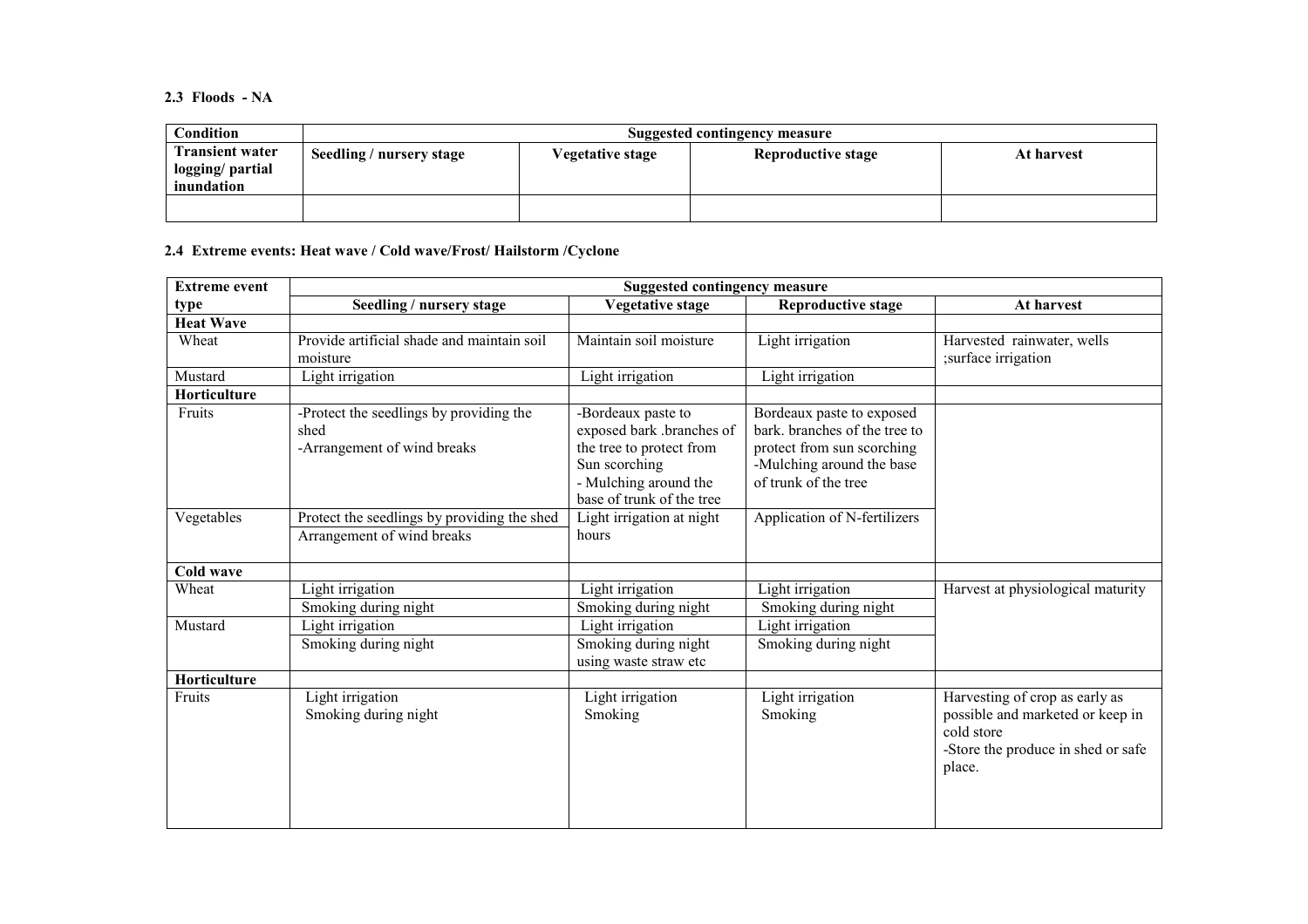| Frost               |                      |                      |                      |                      |
|---------------------|----------------------|----------------------|----------------------|----------------------|
|                     | Wheat                | Light irrigation     | Light irrigation     | Light irrigation     |
|                     |                      | Smoking during night | Smoking during night | Smoking during night |
|                     |                      |                      |                      |                      |
|                     | Chick pea            | -do-                 | $-do-$               | $-do-$               |
| Horticulture        |                      |                      |                      |                      |
| Fruits              | Light irrigation     | Light irrigation     | Light irrigation     |                      |
|                     | Smoking during night | Smoking during night | Smoking during night |                      |
| Vegetables          | $-do-$               | $-do-$               | $-do-$               |                      |
|                     |                      |                      |                      |                      |
| <b>Hailstorm</b>    |                      |                      |                      |                      |
| <b>Horticulture</b> |                      |                      |                      |                      |
| Cyclone             |                      |                      |                      |                      |
| Horticulture        |                      |                      |                      |                      |

#### 2.5Contingent strategies for Livestock, Poultry & Fisheries

### 2.5.1 Livestock

| <b>Drought</b>               | <b>Suggested contingency measures</b>            |                                          |                                          |
|------------------------------|--------------------------------------------------|------------------------------------------|------------------------------------------|
|                              |                                                  |                                          |                                          |
|                              | Before the event <sup>s</sup>                    | During the event                         | After the event                          |
| Feed and fodder availability | Adoption of fodder bank.                         | Use of reserve fodder. Use of stored     | Feeding green feed/fodder and            |
|                              | Use of surplus fodder for silage.                | silage. Balance ration Use of chaffed    | conventional feed.                       |
|                              | Urea treatment : $4 \text{ kg}$ Urea + 75 litter | fodder. Transportation of fodder from ad | Regularly Sprinkling of water on live    |
|                              | of water solution spray on 100                   | joining districts if excess there        | stock body.                              |
|                              | fodder<br>Insurance                              | Use unconventional feeds as a source of  | Use of wet <i>bhusa</i> .                |
|                              |                                                  | roughage, use urea treated roughage,     | Availing the insurance.                  |
|                              |                                                  | use urea molasses block as a source of   | Separation of unproductive livestock     |
|                              |                                                  | nitrogen and energy.                     |                                          |
|                              |                                                  | Use low quality processed with mild acid |                                          |
|                              |                                                  | and alkali treatment                     |                                          |
| Drinking water               | Provision of hygienic supply of water            | Judicious use of stored water.           | Ensure the cleanlinell of drinking water |
|                              | Storage of water in the tank for                 | Use of potassium permanganate 1ppm,      | Water treated with quick lime            |
|                              | drinking                                         | Heat treatment of Water before use.      |                                          |
|                              | Excavations of bore wells.                       |                                          |                                          |
| Health and disease           | Deworming, regular vaccination of                | Treatment of sick animal through camp.   | Culling of sick animal                   |
| management                   | HS, BQ and FMD provision of                      | Isolation of sick animals                | Vaccination & deworming                  |
|                              | mineral mixture                                  |                                          |                                          |
| <b>Floods</b>                |                                                  |                                          |                                          |
| Feed and fodder availability | Adoption of fodder bank                          | Use unconventional feeds                 | Regularly Sprinkling of water on live    |
|                              | Hay and silage making                            | -Use of reserve fodder                   | stock body.                              |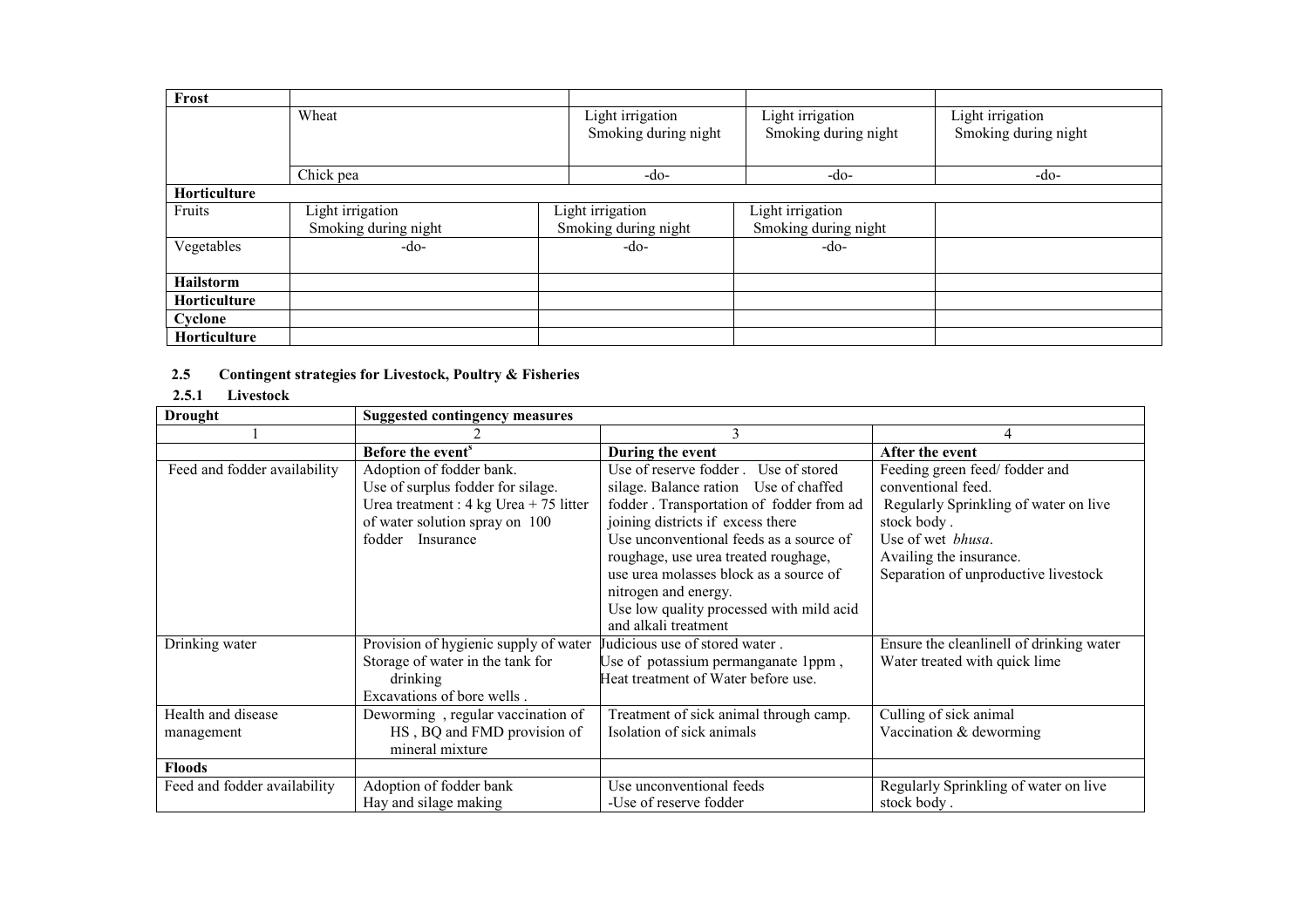|                              | Insurance.                                | -Balance ration                                           | -Feeding green feed/fodder and                                       |
|------------------------------|-------------------------------------------|-----------------------------------------------------------|----------------------------------------------------------------------|
|                              | Repair of animal shed                     | -Use of chaffed fodder                                    | conventional feed                                                    |
|                              | Shifting of animals from the flood        | -use roughages processed with mild acid<br>and alkali     | -use of wet<br>bhusa.                                                |
|                              | area                                      |                                                           | -Availing the insurance. ----Separation of<br>unproductive livestock |
|                              |                                           | -Transportation excess fodder from ad<br>joining district |                                                                      |
|                              | Ensure availability of clean hygienic     | Clean water                                               |                                                                      |
| Drinking water               |                                           | Water after boiling / alum treatment                      | Ensure the cleanliness of drinking water                             |
|                              | water<br>Water be treated with quick lime |                                                           |                                                                      |
|                              | lime                                      |                                                           |                                                                      |
| Health and disease           | Regular vaccination of HS, BQ and         | Treatment of sick animal through camp.                    | Culling of sick animal                                               |
| management                   | <b>FMD</b>                                | solation of sick animals.                                 | -use antidote in poisoning case                                      |
|                              | provision of mineral mixture              | Treatment of sick animals in houses                       |                                                                      |
|                              | preparation of water proof shed           |                                                           |                                                                      |
|                              | provision of dry fodder ,Deworming        |                                                           |                                                                      |
| Cyclone                      | (Not occur in the district) NA            |                                                           | <b>NA</b>                                                            |
| Feed and fodder availability | $\omega$                                  |                                                           |                                                                      |
| Drinking water               | $\omega$                                  |                                                           |                                                                      |
| Health and disease           | $\mathbf{r}$                              |                                                           |                                                                      |
| management                   |                                           |                                                           |                                                                      |
| cold wave                    |                                           |                                                           |                                                                      |
| Shelter/environment          | House of animal should be N-S             | availability of full sun rays in animal                   | Adopt curative measures to obtain the                                |
| management                   | direction                                 | shed, keep animal body warm                               | milk production level                                                |
|                              | Plan of proper housing                    | Use of gunny bags to cover the windows                    | Keep environment uniformly to recover                                |
|                              | Collection of waste gunny bags for        | during night hours                                        | animal                                                               |
|                              | shelter                                   |                                                           |                                                                      |
| Health and disease           | Ensure storage of antibiotics, B-         | Treatment of sick animals                                 | Vaccination & deworming                                              |
| management                   | complex, liver tonic, anti-               | <b>Balanced</b> ration                                    | Culling of sick animals                                              |
|                              | inflammatory drugs, anti-stress           | Use of warm water                                         |                                                                      |
|                              | drugs, vaccines etc for the event         | Inhalation of Eucalyptus water                            |                                                                      |
|                              | Storage for balanced ration               |                                                           |                                                                      |
| <b>Heat wave</b>             |                                           |                                                           |                                                                      |
| Shelter/environment          | Provision of proper shade                 | Provision of cold water                                   | Vaccination & deworming                                              |
| management                   | Provision of trees                        | Keep environment uniformly to recover                     |                                                                      |
|                              | Reflector paints over roof                | animal                                                    |                                                                      |
|                              | , two times bathing of animals            |                                                           |                                                                      |
|                              | -Ensure storage of antibiotics, B-        | Vaccination & deworming                                   |                                                                      |
| Health and disease           | complex, liver tonic, anti-               |                                                           |                                                                      |
| management                   | inflammatory drugs, anti-stress           |                                                           |                                                                      |
|                              | drugs, vaccines etc for the event         |                                                           |                                                                      |
|                              | -Use suitable drugs depending on          |                                                           |                                                                      |
|                              | condition.                                |                                                           |                                                                      |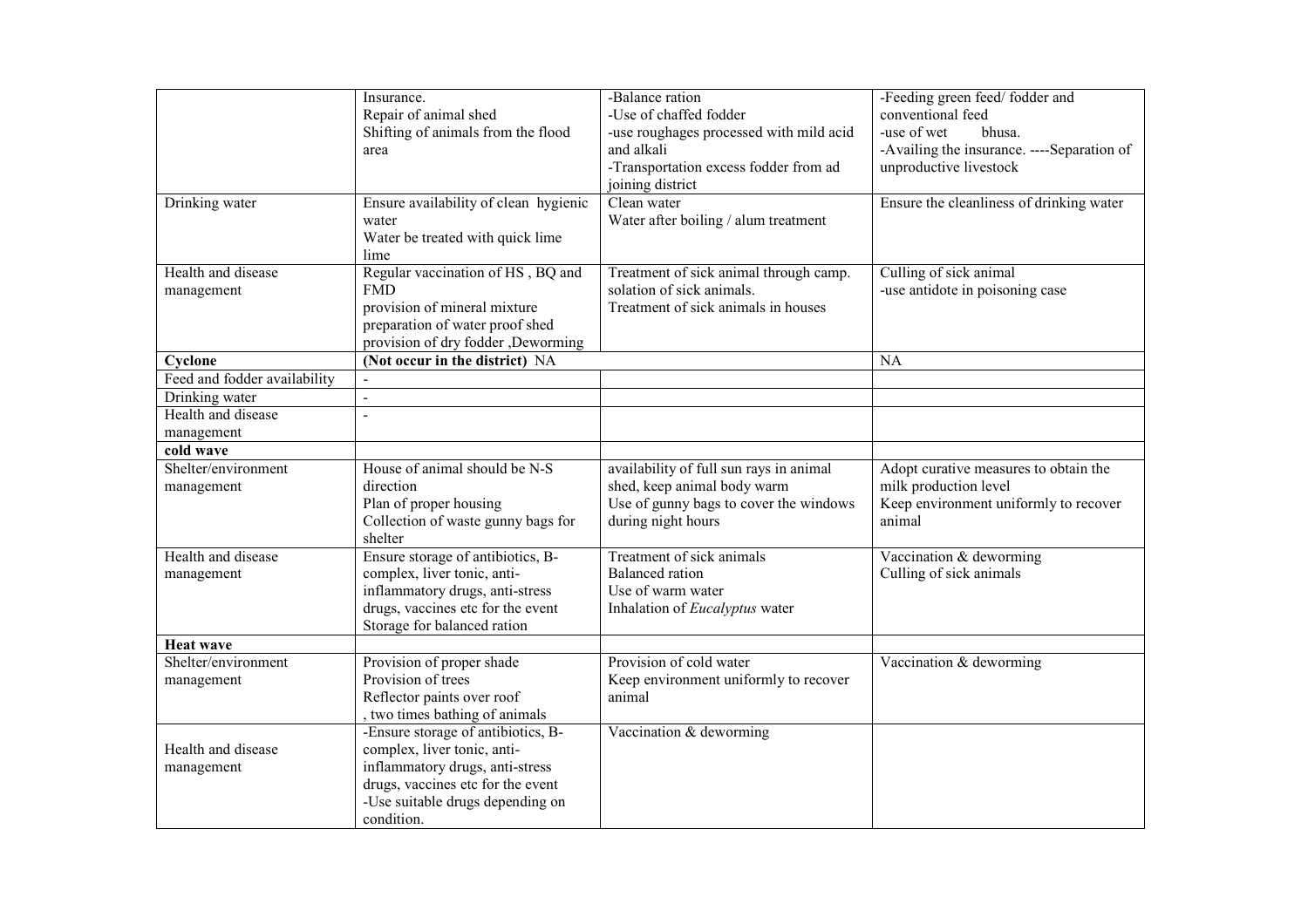### 2.5.2 Poultry

|                                           | <b>Suggested contingency measures</b>                                            |                                                                                                                                                                                                                                                                             |                                                                                                                                        | Convergence/linkag                  |
|-------------------------------------------|----------------------------------------------------------------------------------|-----------------------------------------------------------------------------------------------------------------------------------------------------------------------------------------------------------------------------------------------------------------------------|----------------------------------------------------------------------------------------------------------------------------------------|-------------------------------------|
|                                           |                                                                                  |                                                                                                                                                                                                                                                                             |                                                                                                                                        | es with ongoing<br>programs, if any |
|                                           | Before the event <sup>a</sup>                                                    | During the event                                                                                                                                                                                                                                                            | After the event                                                                                                                        |                                     |
|                                           | $\mathcal{D}_{\mathcal{L}}$                                                      |                                                                                                                                                                                                                                                                             |                                                                                                                                        | 5                                   |
| <b>Drought</b>                            | Insurance of birds                                                               | Keep watch on mortality and<br>adopt measures                                                                                                                                                                                                                               | <b>Materialized the</b><br>benefit of insurance                                                                                        |                                     |
| Shortage of feed<br>ingredients           | -Storage of food ingredients                                                     | Mineral mixture feeding, use<br>unconventional feed in feeding of<br>poultry ration, use animal protein<br>source like fish meal, silk worm<br>pupa, blood meal by products of<br>slaughter house etc, ration should be<br>made from locally available feed<br>ingredients. | Feeding high quality<br>balance fee                                                                                                    |                                     |
| Drinking water                            | -Storage of Sanitized drinking<br>water                                          | Judicious use of stored water                                                                                                                                                                                                                                               | Fresh drinking water                                                                                                                   |                                     |
| Health and disease<br>management          | Deworming, Vaccination<br>Deticking of shed<br>Provision of rapid growing strain | Use of high weight gain breeding<br>stock<br>Treatment of sick birds                                                                                                                                                                                                        | Vaccination and<br>deworming<br>Culling of sick birds                                                                                  |                                     |
| <b>Floods</b>                             |                                                                                  |                                                                                                                                                                                                                                                                             |                                                                                                                                        |                                     |
| Shortage of feed<br>ingredients           | -Storage of poultry feed --Storage<br>of mineral mixture                         | Use of stored feed<br>Offer dry feed<br>Avoid dampness in feed to minimize<br>the chances of aflotoxins                                                                                                                                                                     | Open the curtain for<br>proper aeration and<br>drying of litter.<br>Optimum feeding to<br>maintain egg production<br>and proper weight |                                     |
| Drinking water                            | Storage of clean drinking water                                                  |                                                                                                                                                                                                                                                                             |                                                                                                                                        |                                     |
| Health and disease<br>management          | Provision of Vaccination<br>Deworming                                            | Proper Vaccination and deworming,<br>use anti fungal and liver tonic during<br>feeding and drinking                                                                                                                                                                         | Culling of sick birds<br>Vaccination and<br>deworming                                                                                  |                                     |
| <b>Cyclone: Not occur in the district</b> |                                                                                  |                                                                                                                                                                                                                                                                             |                                                                                                                                        |                                     |
| Shortage of feed<br>ingredients           | $\blacksquare$                                                                   | $\blacksquare$                                                                                                                                                                                                                                                              | $\overline{\phantom{a}}$                                                                                                               |                                     |
| Drinking water                            | $\overline{a}$                                                                   | $\blacksquare$                                                                                                                                                                                                                                                              | $\blacksquare$                                                                                                                         |                                     |
| Health and disease<br>management          |                                                                                  |                                                                                                                                                                                                                                                                             |                                                                                                                                        |                                     |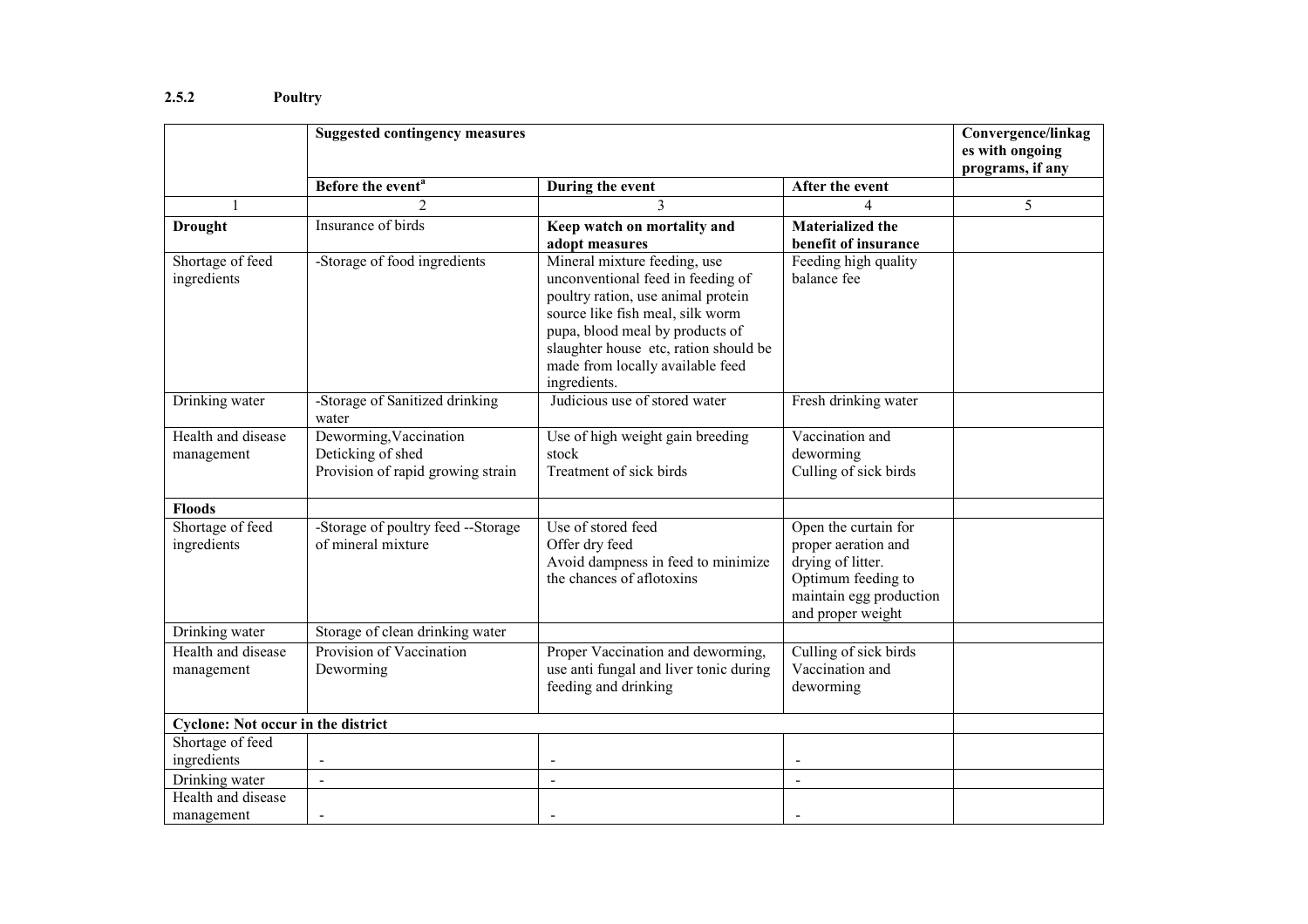| Heat wave and cold<br>wave        |                                                                                                                                         |                                                                                                              |                                      |                       |
|-----------------------------------|-----------------------------------------------------------------------------------------------------------------------------------------|--------------------------------------------------------------------------------------------------------------|--------------------------------------|-----------------------|
| Shelter/environment<br>management | -Repair of sheds<br>-Use of sprinklers for maintenance<br>of temperature<br>-Storage of local available food<br>grains/feed ingredients | -Down the curtain of windows<br>-lighting in the shed in cold condition<br>-maintain the temperature of shed | Feeding high quality<br>balance feed | Culling of sick birds |
| Health and disease<br>management  | Deworming<br>Vaccination                                                                                                                | Vaccination and deworming, use anti<br>stress drugs and liver tonic during<br>feeding and drinking.          | Vaccination and<br>deworming         |                       |
|                                   |                                                                                                                                         | Deworming                                                                                                    |                                      |                       |
|                                   |                                                                                                                                         | Deticking                                                                                                    |                                      |                       |

<sup>a</sup> based on forewarning wherever available

#### 2.5.3 Fisheries/ Aquaculture

|                                                                                 | <b>Suggested contingency measures</b>                                                                                                                |                                                                                                                                                                                                                              |                                                                                                                                                                                                                                                |
|---------------------------------------------------------------------------------|------------------------------------------------------------------------------------------------------------------------------------------------------|------------------------------------------------------------------------------------------------------------------------------------------------------------------------------------------------------------------------------|------------------------------------------------------------------------------------------------------------------------------------------------------------------------------------------------------------------------------------------------|
|                                                                                 | Before the event <sup>a</sup>                                                                                                                        | During the event                                                                                                                                                                                                             | After the event                                                                                                                                                                                                                                |
|                                                                                 | 2                                                                                                                                                    | 3                                                                                                                                                                                                                            | 4                                                                                                                                                                                                                                              |
| 1) Drought                                                                      |                                                                                                                                                      |                                                                                                                                                                                                                              |                                                                                                                                                                                                                                                |
| A. Capture                                                                      |                                                                                                                                                      |                                                                                                                                                                                                                              |                                                                                                                                                                                                                                                |
| Marine                                                                          |                                                                                                                                                      |                                                                                                                                                                                                                              |                                                                                                                                                                                                                                                |
| Inland                                                                          |                                                                                                                                                      |                                                                                                                                                                                                                              |                                                                                                                                                                                                                                                |
| (i) Shallow water depth due to<br>insufficient rains/inflow                     | All the fish should be<br>marketed<br>Shifting of small sized fishes<br>to i small storage water<br>bodies such as Plastic or<br>cemented structures | -Harvesting of fish<br>-Shifting of small sized fishes to in<br>small storage water bodies such as<br>Plastic or cemented structures<br>-Provision of net-shed over the<br>tank<br>-Dry ponds should be treated with<br>lime | - Safe disposal of first event<br>of runoff for storage of only<br>clean water<br>Waste ware should be<br>protected by net for stay of<br>fishes in the tank.<br>After onset of monsoon and<br>ponds fill with water<br>seedling the fish seed |
| (ii Impact of heat and salt load build<br>up in ponds / change in water quality | Apply the lime to neutralize the<br>concentrated water                                                                                               | Apply the lime to neutralize the<br>concentrated water                                                                                                                                                                       | - Safe disposal of first event<br>of runoff for storage of only<br>clean water<br>Waste ware should be<br>protected by net for stay of<br>fishes in the tank.                                                                                  |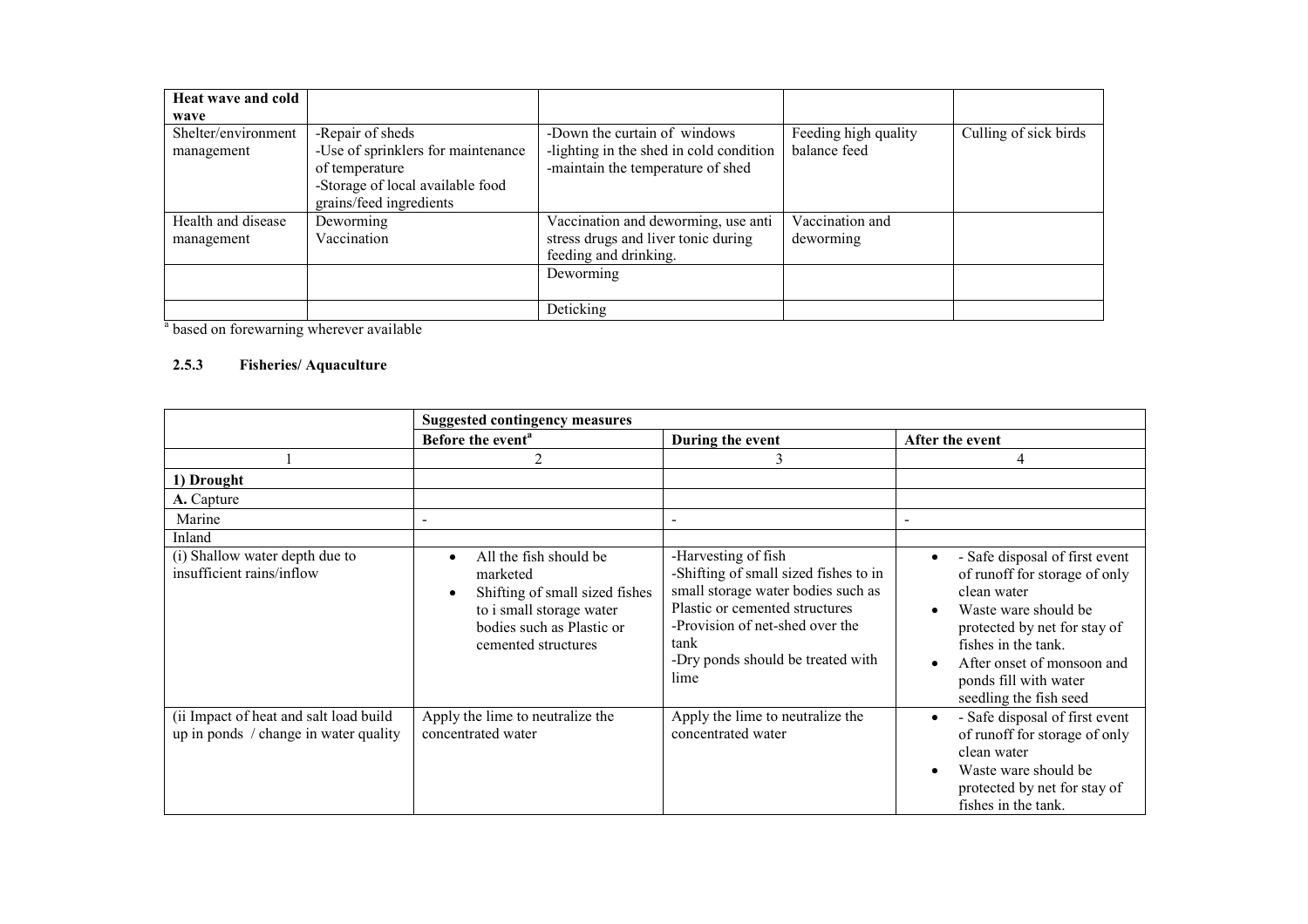|                                                                     |                                               |                                                      | After onset of monsoon and<br>ponds fill with water |  |
|---------------------------------------------------------------------|-----------------------------------------------|------------------------------------------------------|-----------------------------------------------------|--|
|                                                                     |                                               |                                                      | seedling the fish seed                              |  |
| (iii) Any other                                                     | $\sim$                                        | $\blacksquare$                                       | $\blacksquare$                                      |  |
| <b>B.</b> Aquaculture                                               |                                               |                                                      |                                                     |  |
| (i) Shallow water in ponds due to                                   |                                               |                                                      |                                                     |  |
| insufficient rains/inflow                                           |                                               |                                                      |                                                     |  |
| (ii) Impact of salt load build up in                                |                                               |                                                      |                                                     |  |
| ponds / change in water quality                                     |                                               |                                                      |                                                     |  |
| (iii) Any other                                                     |                                               |                                                      |                                                     |  |
| 2) Floods                                                           |                                               |                                                      |                                                     |  |
| A. Capture                                                          |                                               |                                                      |                                                     |  |
| Marine                                                              |                                               |                                                      |                                                     |  |
| Inland                                                              |                                               |                                                      |                                                     |  |
| (i) Average compensation paid due to<br>loss of human life          |                                               |                                                      |                                                     |  |
| (ii) No. of boats / nets/damaged                                    |                                               |                                                      |                                                     |  |
| (iii) No.of houses damaged                                          |                                               |                                                      |                                                     |  |
| (iv) Loss of stock                                                  |                                               |                                                      |                                                     |  |
| (v) Changes in water quality                                        |                                               |                                                      |                                                     |  |
| (vi) Health and diseases                                            |                                               |                                                      |                                                     |  |
| <b>B.</b> Aquaculture                                               |                                               |                                                      |                                                     |  |
|                                                                     |                                               | Protect the fish to flow with runoff                 |                                                     |  |
| (i) Inundation with flood water                                     | Keeps net in west wear of ponds               | water                                                |                                                     |  |
| (ii) Water contamination and changes                                | Lime treatment should be done.                | Lime treatment and $\overline{\text{K}}\text{MnO}_4$ | No seedling of new fish seed                        |  |
| in water quality                                                    |                                               | treatment 2 ppm                                      |                                                     |  |
|                                                                     | Lime treatment should be done.                | Lime treatment and $KMnO4$                           | No seedling of new fish seed                        |  |
| (iii) Health and diseases<br>(iv) Loss of stock and inputs (feed,   |                                               | treatment 2 ppm<br>Manufactured feed should be given | Natural feed should be available in                 |  |
| chemicals etc)                                                      | Manufactured feed should be given in<br>ponds | in ponds                                             | ponds                                               |  |
| (v) Infrastructure damage (pumps,                                   | Dust and debris should be clean in            | Continuous Dust and debris cleans                    |                                                     |  |
| aerators, huts etc)                                                 | west wear.                                    | in west wear.                                        |                                                     |  |
| (vi) Any other                                                      |                                               |                                                      |                                                     |  |
| 3. Cyclone / Tsunami: No any possibilities of event in the district |                                               |                                                      |                                                     |  |
| A. Capture                                                          |                                               | $\sim$                                               | $\overline{a}$                                      |  |
| Marine                                                              | $\overline{a}$                                | $\overline{a}$                                       | $\overline{a}$                                      |  |
| (i) Average compensation paid due to                                |                                               |                                                      |                                                     |  |
| loss of fishermen lives                                             | $\blacksquare$                                |                                                      |                                                     |  |